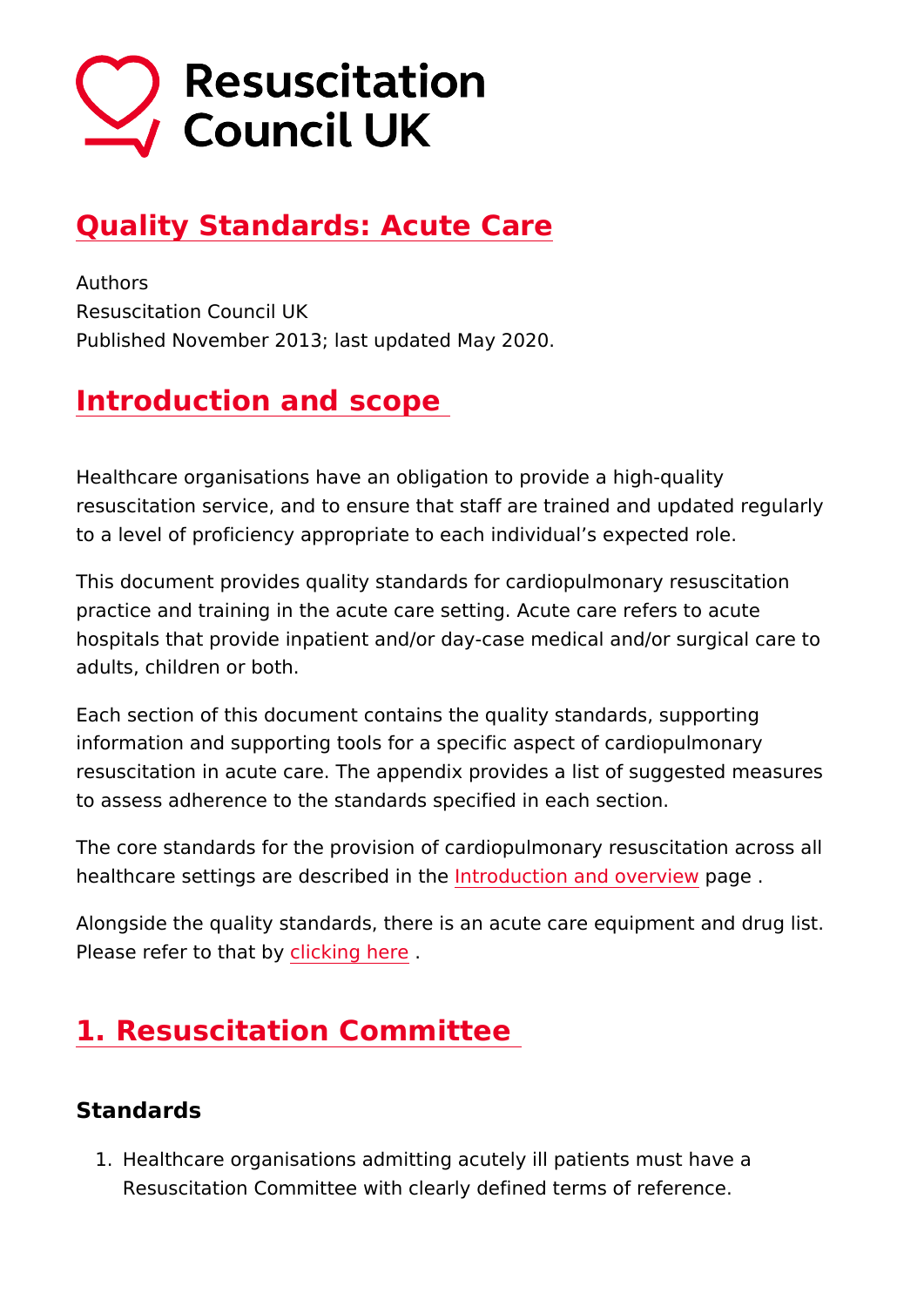- 2. The organisation must have a board member responsible for resuscitation services. According to Health Services Circular 2000/028, Chief Executives must ensure that 'a non-executive Director of the Trust is given designated responsibility on behalf of the Trust Board to ensure that a resuscitation policy is agreed, implemented, and regularly reviewed within the clinical governance framework.'
- 3. The Resuscitation Committee must be part of the organisation's management structure (e.g. clinical governance, clinical risk, quality improvement, education committees).
- 4. The Resuscitation Committee must include representatives from stakeholder groups (e.g. doctors, nurses, resuscitation officers, pharmacists, management, patient/lay representative), and appropriate specialties (e.g. ambulance service, anaesthesia, cardiology, dentistry, emergency medicine, general practice, intensive care medicine, mental health, neonatology, obstetrics, paediatrics). The exact composition of the committee will depend on local needs and arrangements.
- 5. The chair of the Resuscitation Committee must be a senior clinician with an active and credible involvement in resuscitation. This individual would be expected to have the authority to drive and implement change.
- 6. The Resuscitation Committee must have administrative support.
- 7. The Resuscitation Committee is responsible for implementing operational policies governing cardiopulmonary resuscitation, practice and training.
- 8. In the absence of other organisational arrangements, the Resuscitation Committee must also be responsible for implementing operational policies governing the prevention of cardiac arrest.
- 9. According to local arrangements, it is recommended that the Resuscitation Committee provides advice to other local healthcare organisations who do not have the necessary expertise in resuscitation issues. In some healthcare communities this is achieved very effectively by having a Resuscitation Committee that spans all the relevant organisations.
- 10. The Resuscitation Committee must determine the level of resuscitation training required by staff members.
- 11. At least twice-yearly meetings of the Resuscitation Committee are recommended.
- 12. Responsibilities of the Resuscitation Committee include:
	- $\degree$  ensuring implementation and adherence to national resuscitation guidelines and standards,
	- $\degree$  defining the role and composition of the resuscitation team,
	- $\degree$  ensuring that resuscitation equipment for clinical use is available and ready for use,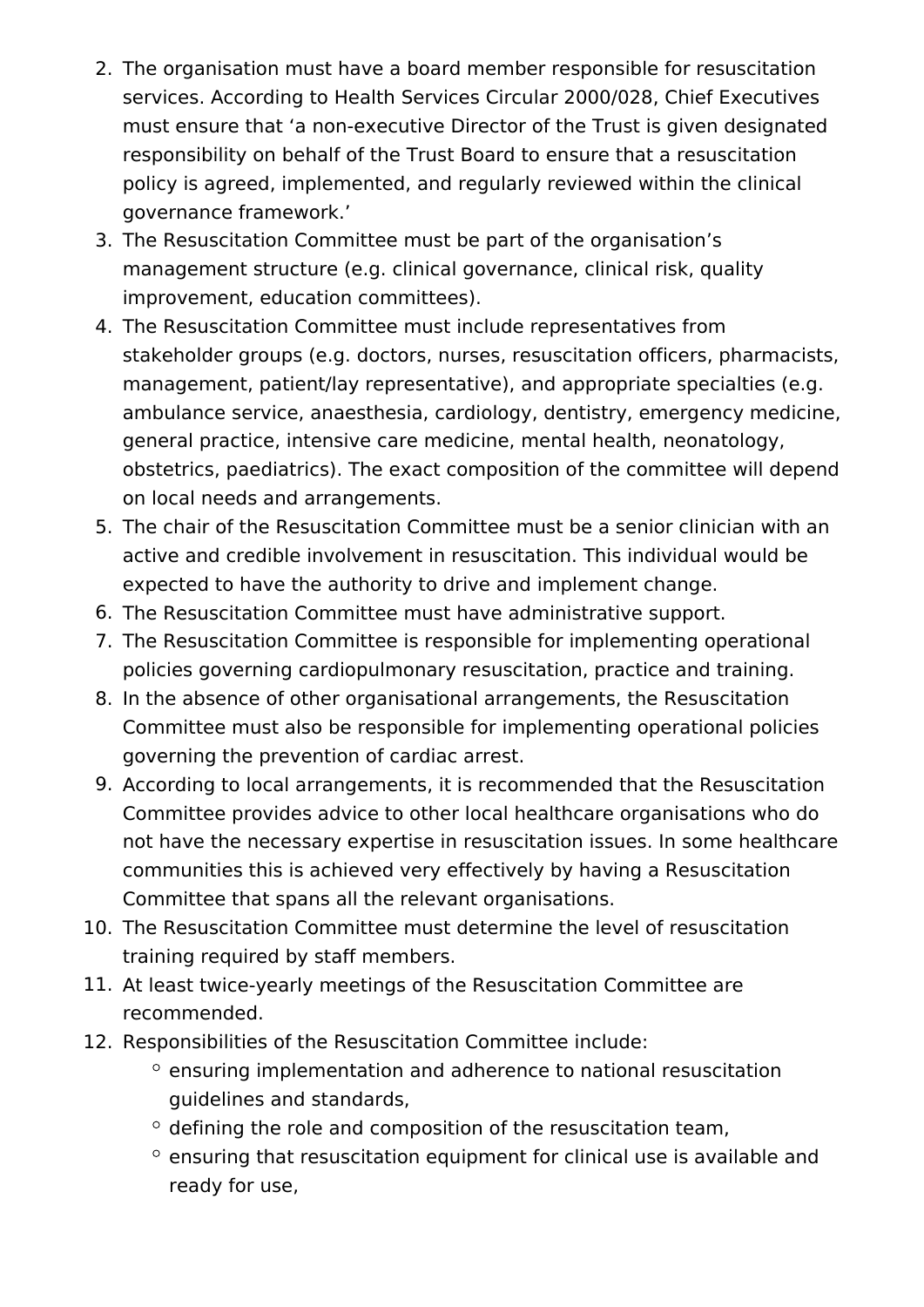- $\circ$  ensuring that appropriate resuscitation drugs (including arrest situations) are available and ready for use,
- $\degree$  planning adequate provision of training in resuscitation,
- $\circ$  determining requirements for and choice of resuscitation equipment,
- $\circ$  preparing and implementing policies relating to resuscitation treatment of anaphylaxis,
- $\circ$  preparing and implementing policies relating to prevention arrest,
- $\circ$  preparing and implementing a policy on resuscitation dee DNACPR decisions), and advanced care planning (this is collaboration with palliative care teams),
- $\circ$  quality improvement action plans based on audits (e.g. audit data using National Cardiac Arrest Audit data for b
- $\degree$  recording and reporting of patient safety incidents in rel resuscitation.
- 13.The Resuscitation Committee must ensure that there is defir support for the resuscitation service.

### [Supporting informa](https://www.resus.org.ukjavascript:void(0);)tion

- 1. National Cardiac Arrestt Asudincaa.icnarc.org
- 2.NHS Executive. Health Services Circular 2000/028 Resusci [http://webarchive.nationalarchives.gov.uk/+/www.dh.go](http://webarchive.nationalarchives.gov.uk/+/www.dh.gov.uk/en/Publicationsandstatistics/Lettersandcirculars/Healthservicecirculars/DH_4004244)v.uk/ [ndstatistics/Lettersandcirculars/Healthserviceci](http://webarchive.nationalarchives.gov.uk/+/www.dh.gov.uk/en/Publicationsandstatistics/Lettersandcirculars/Healthservicecirculars/DH_4004244)rculars/DH\_4004244
- 3. Report a patient safety hintoid ewww.nrls.npsa.nhs.uk/report-a[patient-safety-in](http://www.nrls.npsa.nhs.uk/report-a-patient-safety-incident/)cident/

# 2. Resuscitation Officers

- 1. Every organisation must have at least one person, the Resu (RO), resuscitation lead or resuscitation services manager, responsible for co-ordinating the teaching and training of st resuscitation.
- 2. This person will have additional important responsibilities (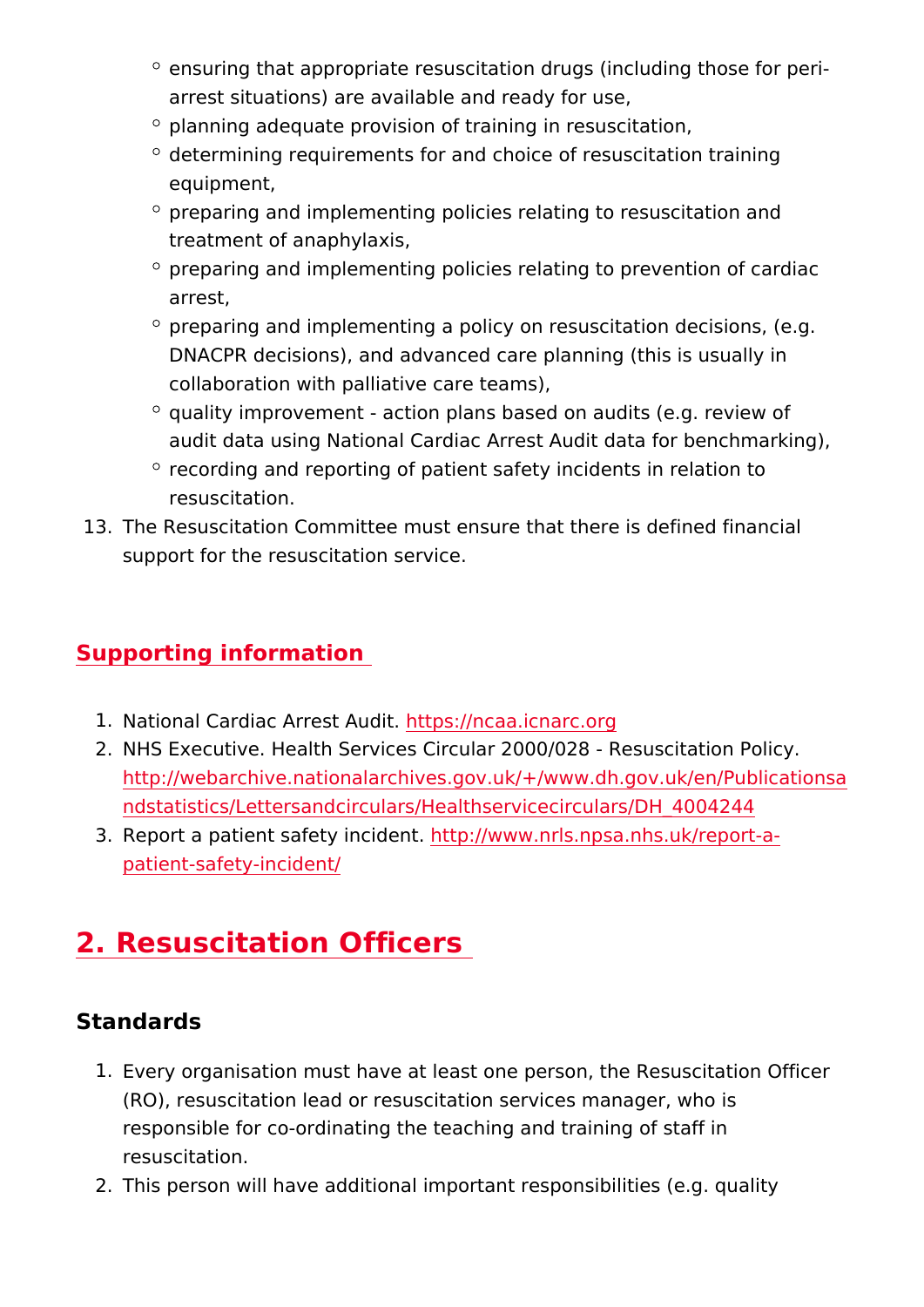improvement, incident review).

- 3. One whole-time-equivalent RO is recommended for every 750 members of clinical staff - see below for further details. Depending on the size and geographical distribution of the organisation, more than one RO may be needed to fulfil training requirements and additional responsibilities relating to resuscitation.
- 4. Smaller organisations must appoint a resuscitation lead who may have other roles within their working environment.
- 5. Resuscitation Officers must possess a current Advanced Life Support (ALS) provider certificate (or equivalent) as a minimum standard; ideally ALS Instructor qualification is recommended. Where appropriate, the organisation must ensure that ROs possess certified resuscitation training certificates in other specialist areas (e.g. paediatrics, the newborn, obstetrics and trauma). For example, ROs in acute settings which treat children must have EPALS/APLS provider status as a minimum. Advice about professional development of ROs can be sought from the Council for Professionals as Resuscitation Officers (CPRO).
- 6. The RO must have access to a designated training room(s) of adequate size. The room(s) should comfortably accommodate Instructors, trainees and all the training equipment required for any teaching session.
- 7. The RO must have access to suitable electronic teaching aids and projection facilities. There must be adequate space for storing equipment. It is recommended that separate office space, with a desk, computer facilities, and filing cabinets, is available.
- 8. The RO must have adequate administrative assistance.
- 9. Equipment for training will vary according to local needs. Adult, paediatric and newborn manikins, airway management trainers, an ECG monitor and rhythm simulator, and at least one defibrillator dedicated for training, must be available. To ensure appropriate clinical use, equipment for training (especially defibrillators) must be the same model as that used in actual clinical practice.
- 10. There must be a defined resuscitation budget made available for the RO to maintain, upgrade and purchase new equipment for patient use and for training. Purchasers of health care need to be made aware of this when contracts are negotiated and adequate provision made. Such financial support for resuscitation services must be taken into account during budget planning by the organisation.
- 11. It is recommended that the RO is responsible for ensuring that there are systems in place for maintaining resuscitation equipment in good working order. This will usually mean delegation of routine checking of equipment to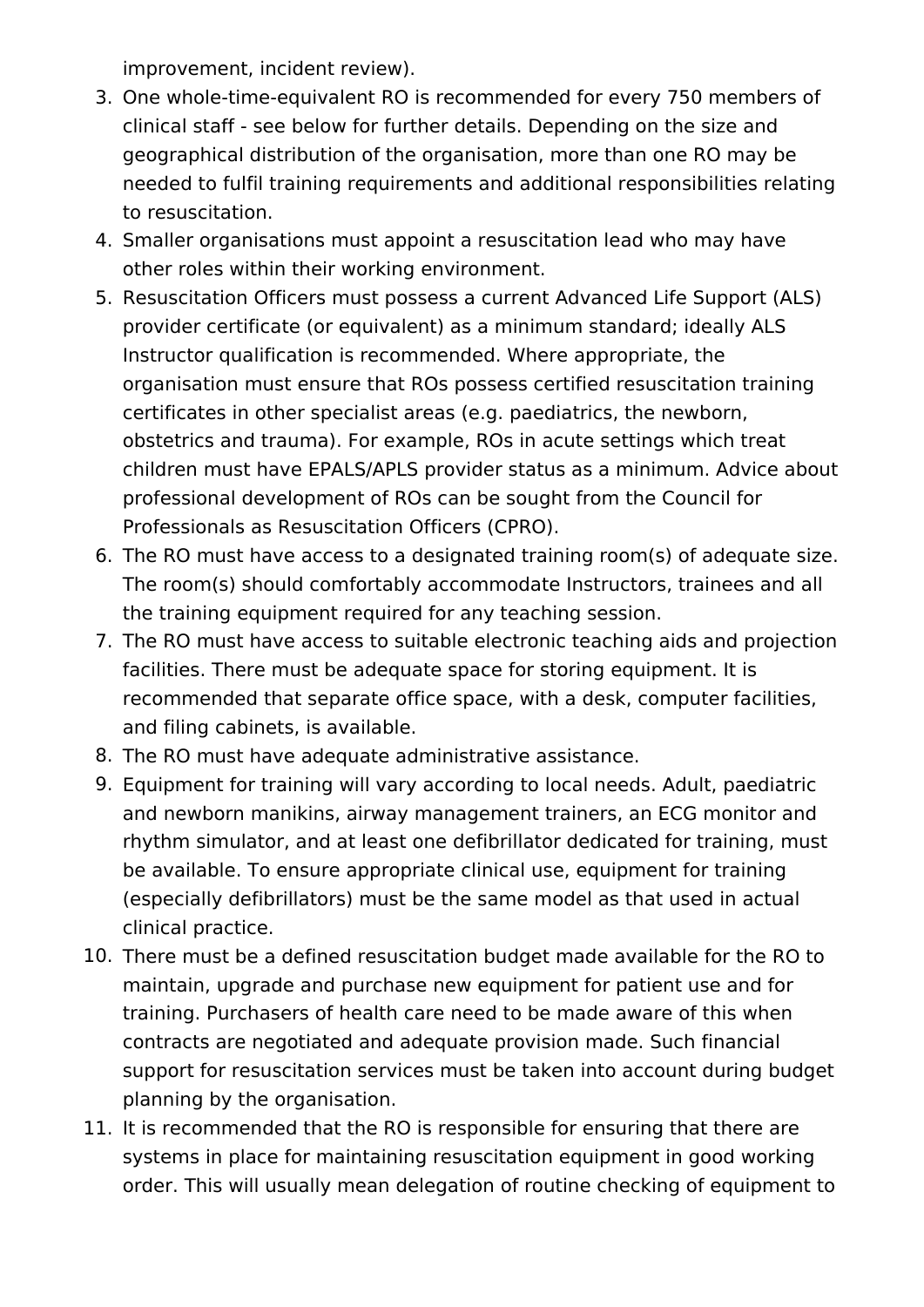other members of staff.

- 12.It is recommended that the RO is involved in data collection cardiac arrest. It is recommended that this data should be c of the National Cardiac Arrest Audit (NCAA).
- 13.In order to maintain standards and clinical credibility, it is that responding to and participating in cardiac arrest manag integral part of the RO s clinical responsibility on a week-to with a clinical role must have appropriate clinical supervision
- 14. The RO has a responsibility to maintain his/her own educati resuscitation. In order to achieve this, teaching on resuscit outside the organisation is recommended. In addition, regul professional meetings must be supported with a budget for s
- 15.ROs must not be expected to generate income to provide for salary.
- 16.If the RO is expected to generate income for the organisation agreed in writing with the relevant manager. Any income mu to improving resuscitation services.

#### [Supporting informa](https://www.resus.org.ukjavascript:void(0);)tion

- 1. Resuscitation Couneslub Korg.uk
- 2. National Cardiac Arrestt Asuditwww.icnarc.org/Our-[Audit/Audits/Ncaa](https://www.icnarc.org/Our-Audit/Audits/Ncaa/About)/About
- 3. Scottish Resuscitation wor osurg.scot.nhs.uk

#### [Supporting to](https://www.resus.org.ukjavascript:void(0);)ols

This is an example calculation to support the statement that, C equivalent RO is recommended for every 750 members of clinical

- 1.750 staff to be trained equates to 75 per month over a 10-m This is based on an RO working for a total of 10 out of ever allowing for annual leave, study leave, teaching elsewhere,
- 2.Each training session lasts approximately 2 hours.
- 3.Each session has 6 attendees.

4. If all 6 people attend, then 12.5 sessions per month are req 5. If only 4 people attend, then 18.75 sessions per month are required. 6. Therefore, to provide enough sessions over the year allowin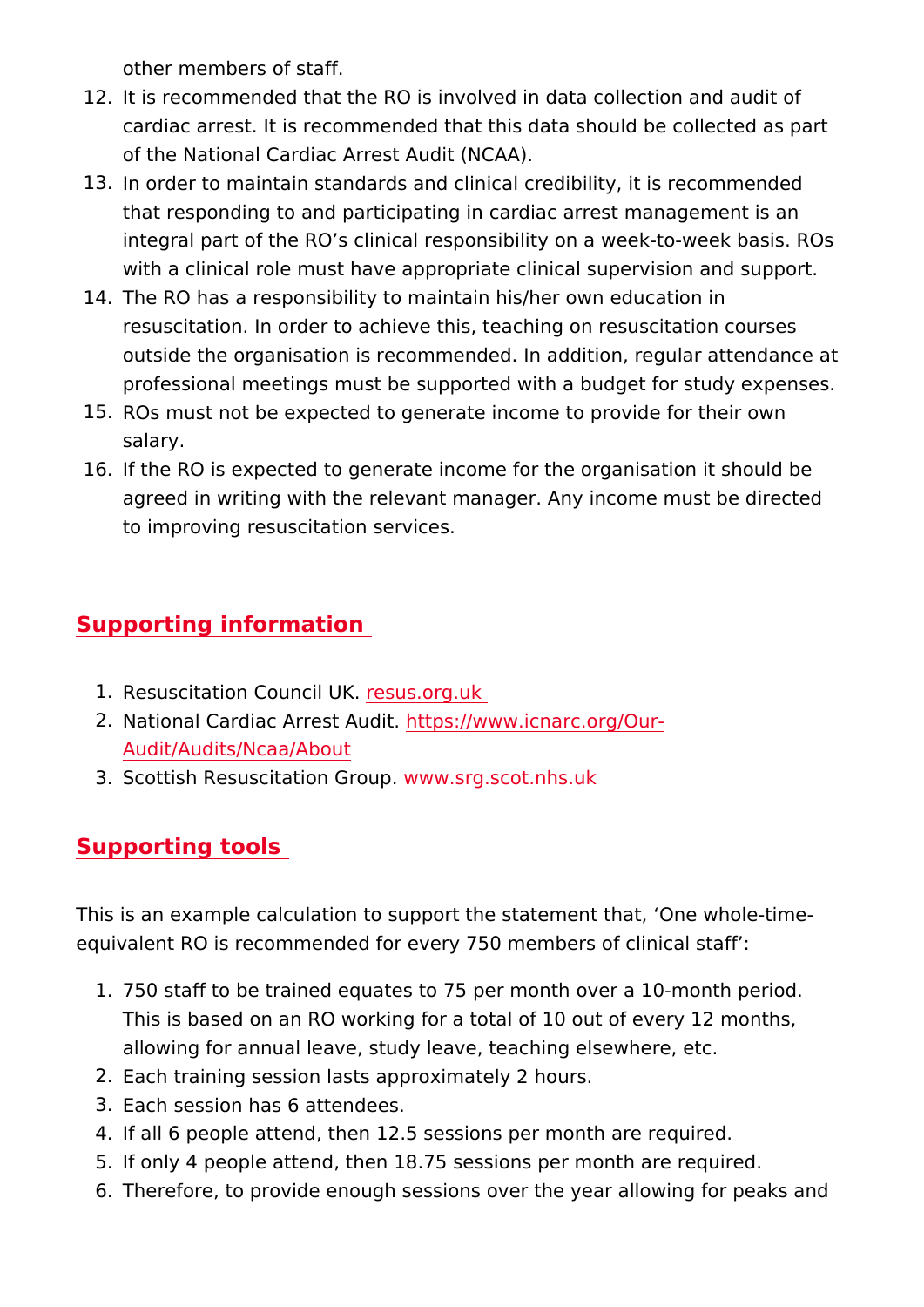troughs about 15 sessions per month are required.

- 7.15 sessions per month at 2 hours each provides 30 hours of
- 8. This is classroom time and does not include set up/set dow preparation, administration etc.
- 9. The above calculation also does not include accredited cour training such as ward-based scenario or other types of sess
- 10. Most ROs spend at least 50% of their time involved in traini when all the different types of training and preparation are account.
- 11. The remainder of an RO s time includes other responsibilitie governance, DNACPR, clinical commitments, attending cardi planning, finance, equipment checks, etc.

# 3. Training of staff

- 1. All healthcare staff must undergo resuscitation training at i regular intervals thereafter to maintain knowledge and skills.
- 2. Training must be to a level appropriate for the individual s responsibilities.
- 3. Training must include the use of an early warning scoring identify the deteriorating patient, including the use of an es to ensure early and effective treatment of patients in order cardiac arrest. The scoring and escalation system must be t in actual clinical care. The use of the National Early Warnin is recommended for these purposes. For children, the use of warning scoring systems is recommended.
- 4. According to NICE Clinical Guideline 50 (2007), staff caring any acute hospital setting must have competencies in monito measurement, and interpretation of vital signs. They must h knowledge to recognise deteriorating health and respond eff acutely ill patients, appropriate to the level of care they are
- 5. It is recommended that training enables clinical staff to pos competencies defined in the Department of Health document Competencies for Recognising and Responding to Acutely II Hospital and the National Outreach Forum document Opera Standards and Competencies for Critical Care Outreach Serv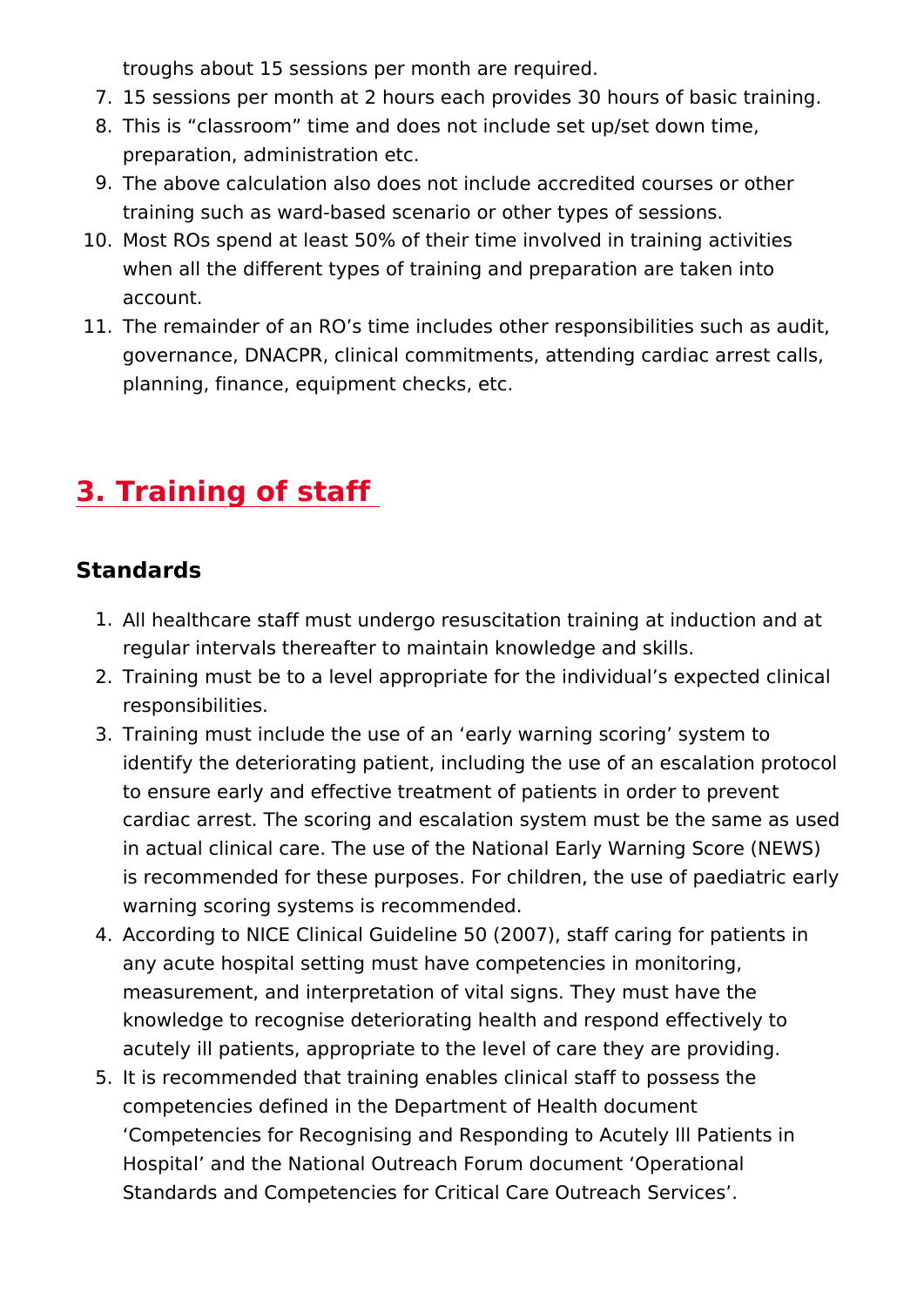- 6. According to Resuscitation Council UK guidelines, training r to ensure that clinical staff can undertake cardiopulmonary Training and facilities must ensure that, when cardiorespira occurs, as a minimum all clinical staff can:
	- $\degree$  recognise cardiorespiratory arrest,
	- $^{\circ}$  summon help,
	- $^{\circ}$  start CPR,
	- $\circ$  attempt defibrillation, if appropriate, within 3 minutes of an automated external defibrillator or manual defibrillato
- 7.Clinical staff should have at least annual updates.
- 8. Training and updates that include an assessment are recomm clinical staff.
- 9. The expectation is that non-clinical staff have the resuscita would be expected from a lay person. If a lay person calls 9 emergency, they receive instructions from an ambulance cal awaiting trained help to arrive. These instructions include s compressions. Telephone guidance does not happen in hospi dial 999; hence the expectation that all staff in an acute set some basic knowledge of resuscitation.
	- As a minimum, non-clinical staff should be trained to:
		- $\circ$  recognise cardiorespiratory arrest,
		- $^{\circ}$  summon help,
		- $\circ$  start CPR using chest compressions.
- 10.All staff must know how to summon help and be aware of the standard telephone number within the organisation. We reco this should be a common national number 2222, as recomme National Patient Safety Agency.
- 11. For all staff, a variety of methods to acquire, maintain and resuscitation skills and knowledge can be used for annual u support courses, simulation training, in-house training, moc refreshers, e-learning, video-based training/self-instruction appropriate methods must be determined locally. For exampl materials such as Lifes aver  $\mathfrak{b}$ ,  $\mathfrak{g}$  and  $\mathfrak{g}$  and  $\mathfrak{g}$  and  $\mathfrak{g}$  and  $\mathfrak{g}$  by Resuscitation Council UK, or very brief videos aimed at the may be appropriate for non-clinical staff. Hands-on simula assessment is recommended for clinical staff.
- 12.A system must be in place for identifying resuscitation equi staff require special training, such as defibrillators and eme equipment.
- 13.All new members of staff must have resuscitation training as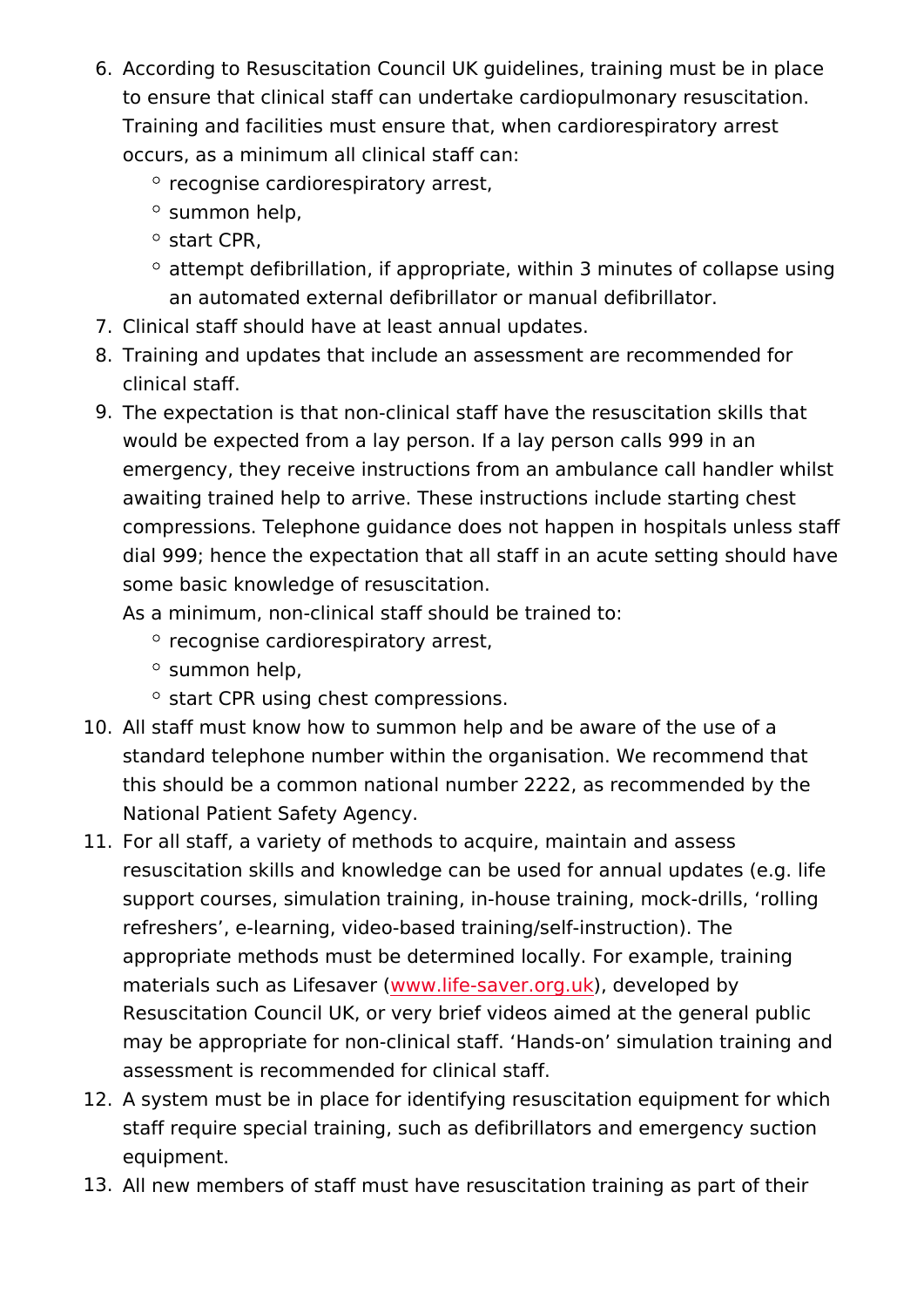induction programme. Even those who have current training resuscitation training on induction to ensure that they are f policies and equipment.

- 14. The RO or resuscitation lead must organise and co-ordinate training for staff. However, in order to achieve training targ need to delegate some aspects of training.
- 15. Organisations must recognise and make provision for staff t time to train in resuscitation skills as part of their employm
- 16. Specific training for cardiorespiratory arrests in special circumstances children, newborn, pregnancy and trauma) must be provided nursing and other clinical staff in the relevant specialties.
- 17.All clinical staff must receive training in the recognition,  $m_1$ management of the deteriorating patient.
- 18.All training must be recorded (e.g. in the organisation s tra
- 19. Members of the resuscitation team with a regular involvement resuscitation, particularly team leaders, require a level of t that provided by the local RO. These individuals must be en supported to attend national courses such as the Advanced (ALS) course, the European Paediatric Advanced Life Suppo course, the Advanced Paediatric Life Support (APLS) course Life Support (NLS) course, European Trauma Course (ETC), Advanced Trauma Life Support (ATLS) course.

# [Supporting informa](https://www.resus.org.ukjavascript:void(0);)tion

- 1. Competencies for Recognising and Responding to Acutely III Hospital. Department of Health. 2009. [https://www.norf.org.uk/Resources/Documents/Resour](https://www.norf.org.uk/Resources/Documents/Resources documents/competencies AIP doh.pdf)ces%20 [mpetencies%20AIP%20](https://www.norf.org.uk/Resources/Documents/Resources documents/competencies AIP doh.pdf)doh.pdf
- 2. Establishing a standard crash call telephone number in hosp Safety Alert 02. London: National Patient Safety Agency; 20
- 3.The Human Medicines Regulations 2012. This legislation applies to non-prescribers and allows holde Resuscitation Council UK Advanced Life Support provider administer adrenaline and amiodarone without prescription t cardiac arrhetstp://www.legislation.gov.uk/uksi/2012/1916/cont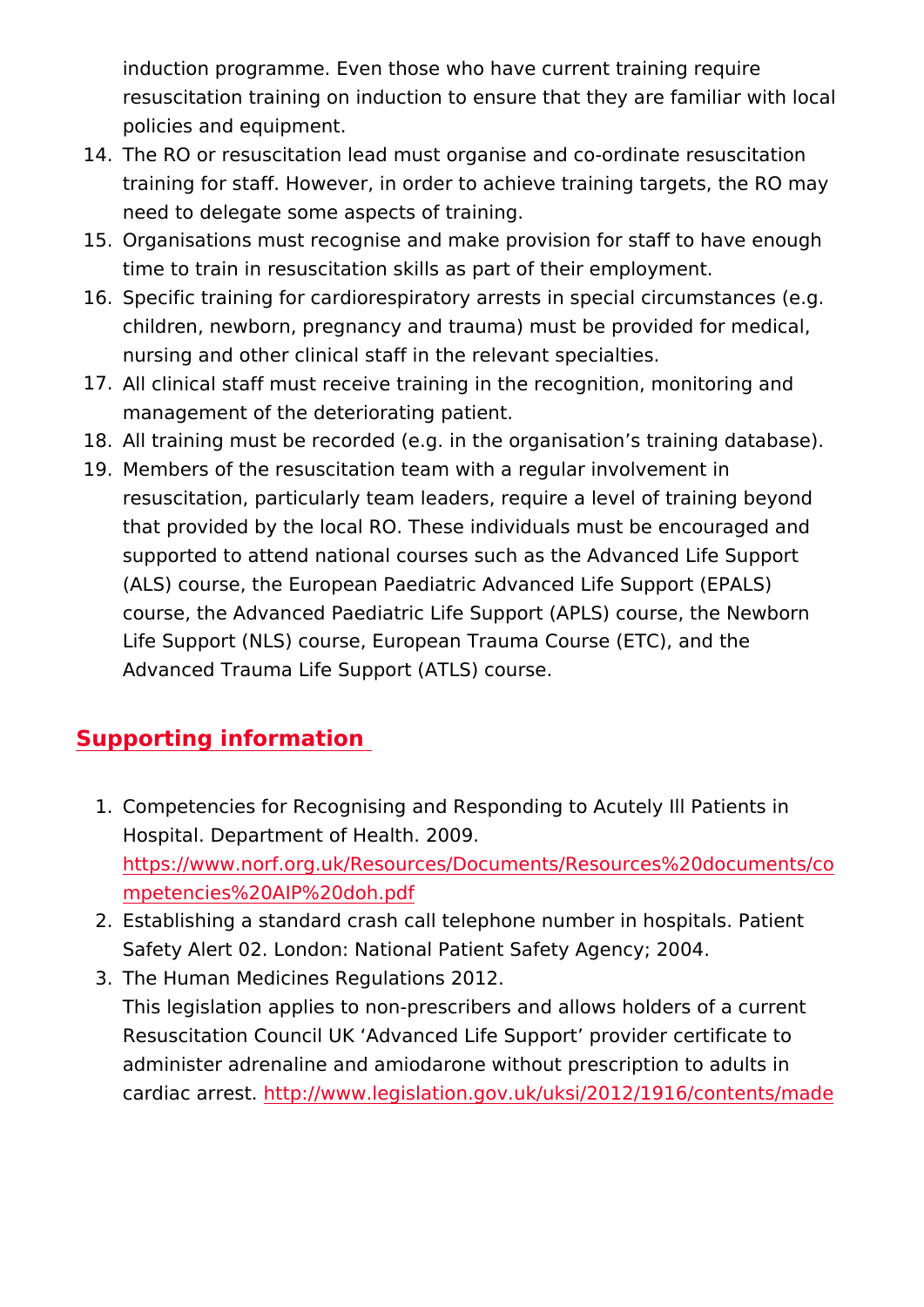- 4. National Early Warning Score (NEWS). Standardising the assessment of acute-illness severity in the NHS. Royal College of Physicia working Party. Julktpp://2www.rcplondon.ac.uk/resources/national[early-warning-scor](http://www.rcplondon.ac.uk/resources/national-early-warning-score-news)e-news
- 5. National Institute for Health and Clinical Excellence. Acutel hospital: recognition of and response to acute illness in adu 2007 (NICE Guideline 50).
- 6. National Outreach Forum (2012). Operational standards and for critical care outreach tstor who waw.norf.org.uk
- 7. [Resuscitation Guideli](https://www.resus.org.uk/library/2015-resuscitation-guidelines)nese 2015 Sitation Council UK.

### [Supporting to](https://www.resus.org.ukjavascript:void(0);)ols

1. Lifesaver. An interactive film by Martin Percy with Resuscitation 2013.

[http://www.life-save](http://www.life-saver.org.uk)r.org.uk

- 2. Paediatric Early Warning Scoring (PEWS) charts are availab at[. https://www.rcn.org.uk/clinical-topics/ch](https://www.rcn.org.uk/clinical-topics/children-and-young-people/development-of-a-paediatric-early-warning-scoring-system)ildren-and-young [people/development-of-a-paediatric-early-warn](https://www.rcn.org.uk/clinical-topics/children-and-young-people/development-of-a-paediatric-early-warning-scoring-system)ing-scoring-sy
- 3. Resuscitation Training for Anaesthetists in Raising the Stan compendium of audit recipes for continuous quality improver anaestheshittps://www.rcoa.ac.uk/sites/default/files/documen [09/CSQ-ARB-2012](https://www.rcoa.ac.uk/sites/default/files/documents/2019-09/CSQ-ARB-2012_0.pdf)\_0.pdf
- 4. Subject 11: Resuscitation. UK Core Skills Training Framewo Skills for Health 2013.
- 5. User Guide for UK Core Skills Training Framework. Skills fo

# 4. Prevention of cardiorespiratory arrest

- 1. The use of the 'Chain of Prevention' concept as a basis for the organisation s responses to patient deterioration and th cardiorespiratory arrest is recommended.
- 2. The organisation must have an education programme that is prevention of patient deterioration, for ward staff and respo personnel. It is recommended that staff attain the competen in the Department of Health document Competencies for Re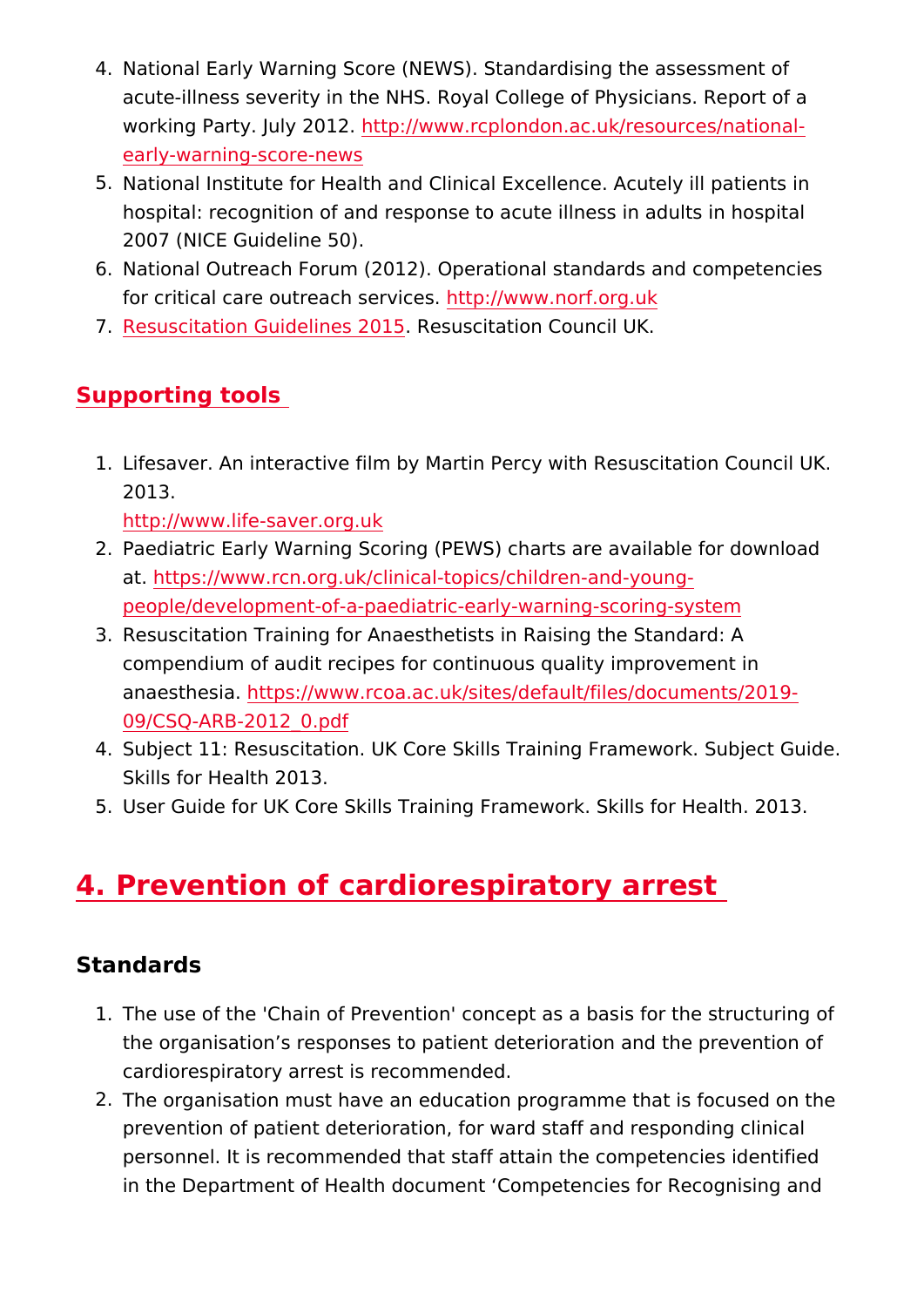Responding to Acutely III Patients in Hospital (2009), and the Outreach Forum document Operational Standards and Comp Critical Care Outreach Services .

- 3. The organisation must have a clear policy for the monitoring vital signs, based on the guidance in the National Institute Clinical Excellence clinical guideline 50 [Acutely ill patients recognition of and response to acute illness in adults in hos the Royal College of Physicians National Early Warning Sco
- 4. An early warning scoring system must be in place to identify are critically ill and therefore at risk of cardiorespiratory and the National Early Warning Score (NEWS), or a paediatric early score for children is recommended.
- 5. The organisation must have a patient charting system that f regular measurement and recording of early warning scores.
- 6. The organisation must have a clear, universally known and u mandated, unambiguous, graded, activation protocol for esc monitoring or summoning a response to a deteriorating patie be standardised across the organisation.
- 7. The use of a standardised method for communicating information about a standardised method. deteriorating patient (e.g. SBAR, RSVP) between staff memb recommended.
- 8. A designated outreach service or rapid response team (e.g. Emergency Team [MET]), capable of responding to acute clin identified by clinical triggers or other indicators, is recomm include members of the resuscitation team.
- 9. The organisation must have a clear and specific policy that clinical response to 'calling criteria' or early warning system trigger'). This must include the specific responsibilities of s nursing staff, including consultants and identify the maximu times. NCEPOD recommends that when patients continue to after non-consultant review there should be escalation of pa more senior doctor. If this is not done, the reasons for nonbe documented clearly in the patient s health record.

#### [Supporting informa](https://www.resus.org.ukjavascript:void(0);)tion

1. Competencies for Recognising and Responding to Acutely III Hospital. Department of Health. 2009. [https://www.norf.org.uk/Resources/Documents/Resour](https://www.norf.org.uk/Resources/Documents/Resources documents/competencies AIP doh.pdf)ces%20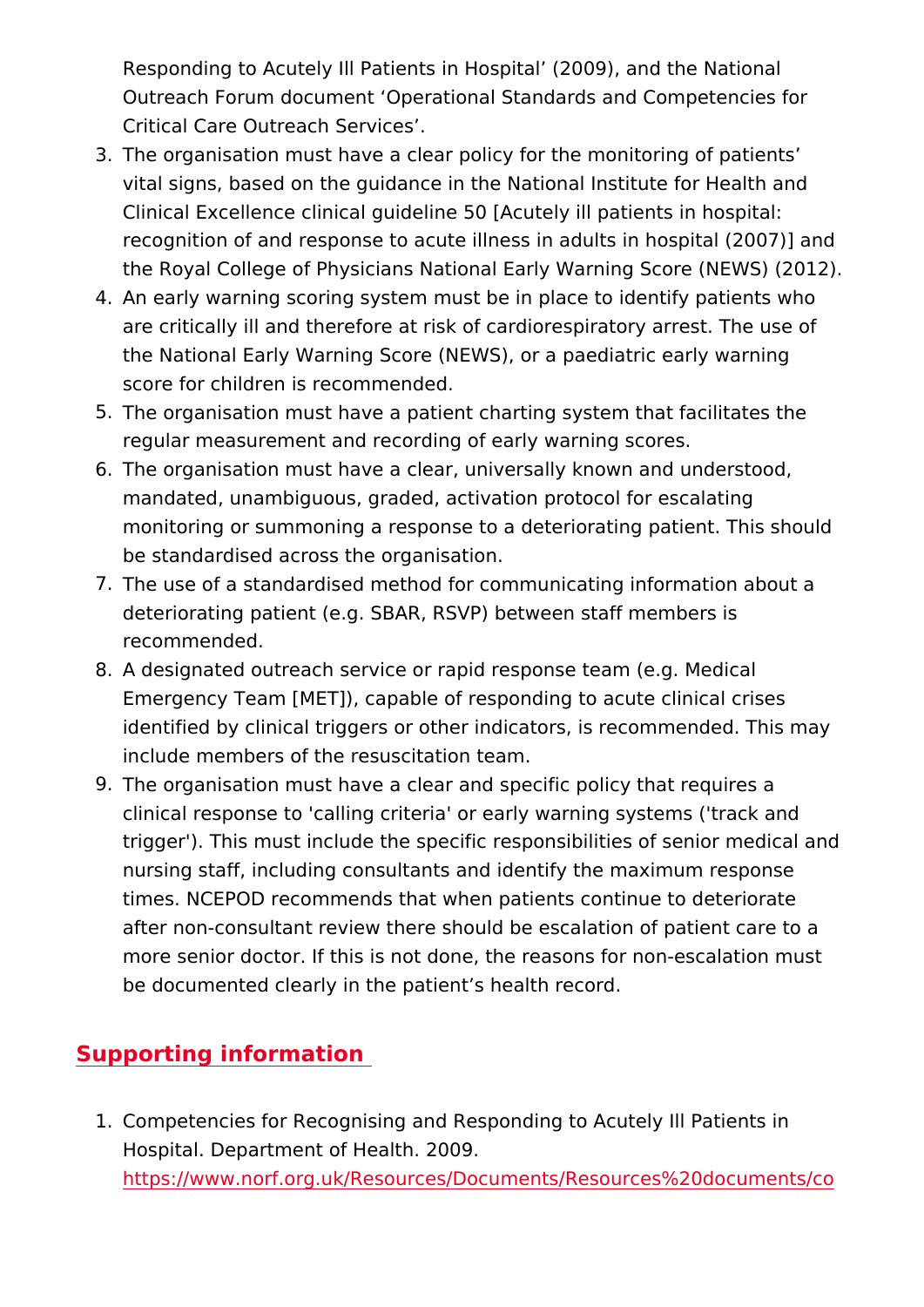[mpetencies%20AIP%20](https://www.norf.org.uk/Resources/Documents/Resources documents/competencies AIP doh.pdf)doh.pdf

- 2. European Resuscitation Council tGpuid evivinue. sprguidelines.eu
- 3. International Liaison Committee on Resuscitation Consensus Treatment Recommendlattipn/swww.ilcor.org
- 4. National Early Warning Score (NEWS). Standardising the assessment of acute-illness severity in the NHS. Royal College of Physicia working Party. Julktpo://2www.rcplondon.ac.uk/resources/nati [early-warning-scor](http://www.rcplondon.ac.uk/resources/national-early-warning-score-news)e-news
- 5. National Outreach Forum (2012). Operational standards and for critical care outreach tstor who waw norf.org.uk
- 6. NICE clinical guideline 50 Acutely ill patients in hospital: re response to acute illness in adults in hospital. London: Nati Health and Clinical Excellence; 2007.
- 7. Smith GB. In-hospital cardiac arrest: Is it time for an in-hos prevention'? Resuscitation 2010.
- 8. [Resuscitation Council UK](https://www.resus.org.uk/library/2015-resuscitation-guidelines) Guidelines
- 9.[Prevention of in-hospital cardiac arrest an](https://www.resus.org.uk/library/2015-resuscitation-guidelines/prevention-cardiac-arrest-and-decisions-about-cpr)d decisions about [cardiopulmonary resus](https://www.resus.org.uk/library/2015-resuscitation-guidelines/prevention-cardiac-arrest-and-decisions-about-cpr) Riet sutisconitation Guidelines 2015, Resus Council UK.
- 10.Time to Intervene? A review of patients who underwent card resuscitation as a result of an in-hospital cardiorespiratory by the National Confidential Enquiry into Patient Outcome a (NCEPOD). 200ttp://www.ncepod.org.uk

### [Supporting to](https://www.resus.org.ukjavascript:void(0);)ols

1. Prevention of cardiac arrest in Raising the Standard: A com recipes for continuous quality improvement in anaesthesia. [https://www.rcoa.ac.uk/sites/default/files/documen](https://www.rcoa.ac.uk/sites/default/files/documents/2019-09/CSQ-ARB-2012_0.pdf)ts/2019-0 [2012\\_0.](https://www.rcoa.ac.uk/sites/default/files/documents/2019-09/CSQ-ARB-2012_0.pdf)pdf

# 5. The resuscitation team

- 1. The Resuscitation Committee must determine the compositio resuscitation team.
- 2. The exact composition of the team will vary between organis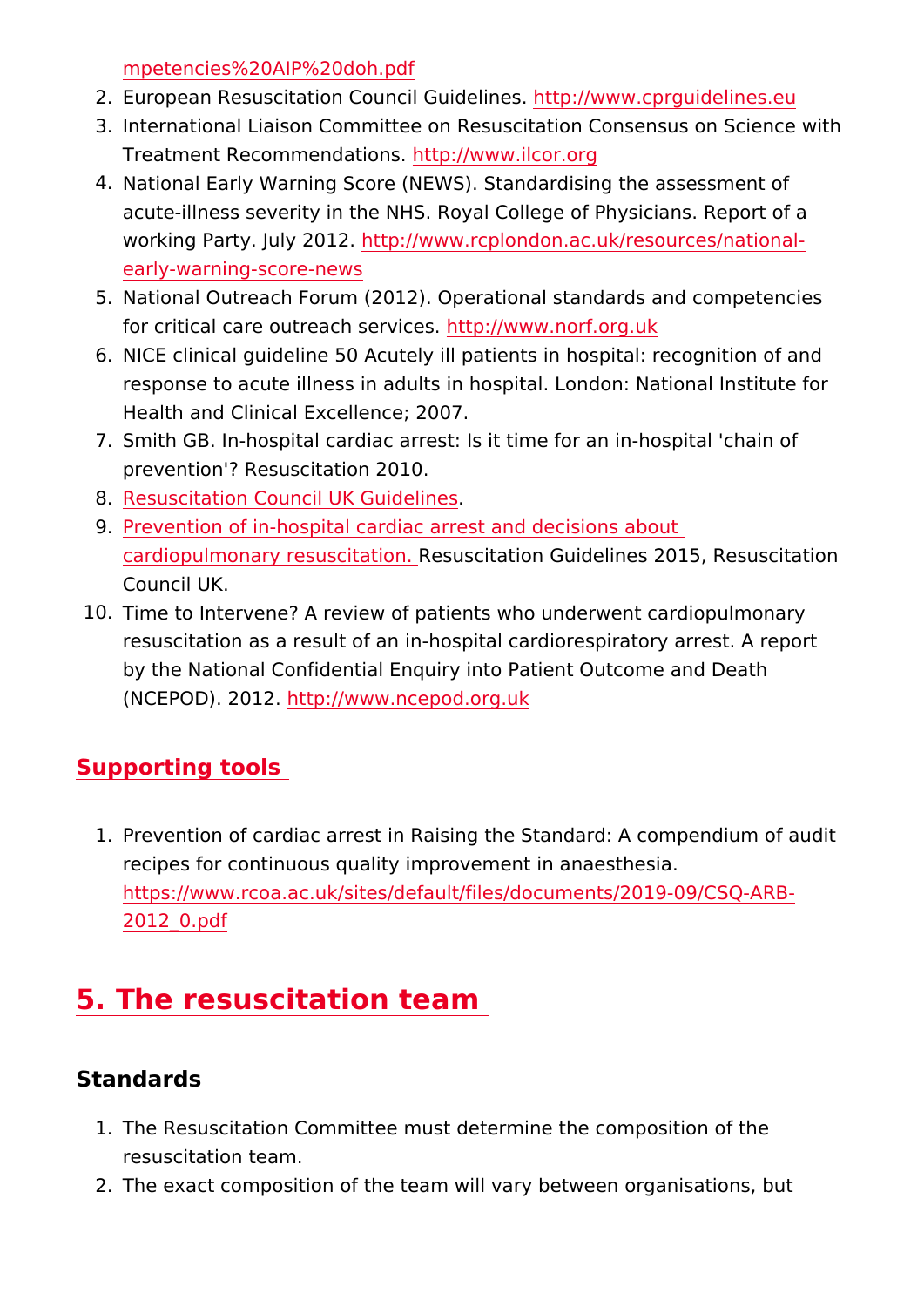overall the team that responds immediately must have the following

### **minimum skills:**

- $\degree$  basic airway interventions, including the use of a supraglottic airway in adults,
- $\degree$  intravenous cannulation, and intraosseous access (essential in children),
- $\circ$  defibrillation (automated external defibrillation and manual defibrillation),
- $\circ$  drug administration,
- $\circ$  skills required for immediate post-resuscitation care.
- 3. NCEPOD recommends that each hospital ensures that there is an agreed plan for airway management during cardiac arrest. This may involve bagmask ventilation for cardiac arrests of short duration, tracheal intubation if this is within the competence of members of the team responding to the cardiac arrest or use of supraglottic airway devices.
- 4. In addition to the resuscitation team, access to individuals with the following skills when needed is recommended:
	- $\circ$  tracheal intubation,
	- $\circ$  cardioversion and external pacing,
	- <sup>o</sup> central venous access.
	- $\circ$  focused ultrasound/echocardiography.
- 5. The team should be activated in response to a cardiorespiratory arrest. Certain clinical areas (e.g. emergency departments, intensive care units) have individuals with the necessary resuscitation skills within their own staff and may therefore not always call the hospital resuscitation team.
- 6. Activation of the team may also be part of the local escalation plan for the deteriorating patient.
- 7. The resuscitation team is responsible for the management of relatives (who may or may not wish to be present at a cardiorespiratory arrest), postresuscitation transfer, and debriefing.
- 8. Consideration must be given to allowing relatives to be present during a resuscitation attempt. An experienced member of staff who can explain what is going on should be delegated to stay with them and liaise with the team on their behalf.
- 9. Team members often change daily or more frequently, especially when shift working is used. Members may not know each other or the skill mix of the team members. A Resuscitation Team meeting at the beginning of members' period on duty is recommended to:
	- $\degree$  introduce team members to each other; communication is much easier and more effective if people can be referred to by their name,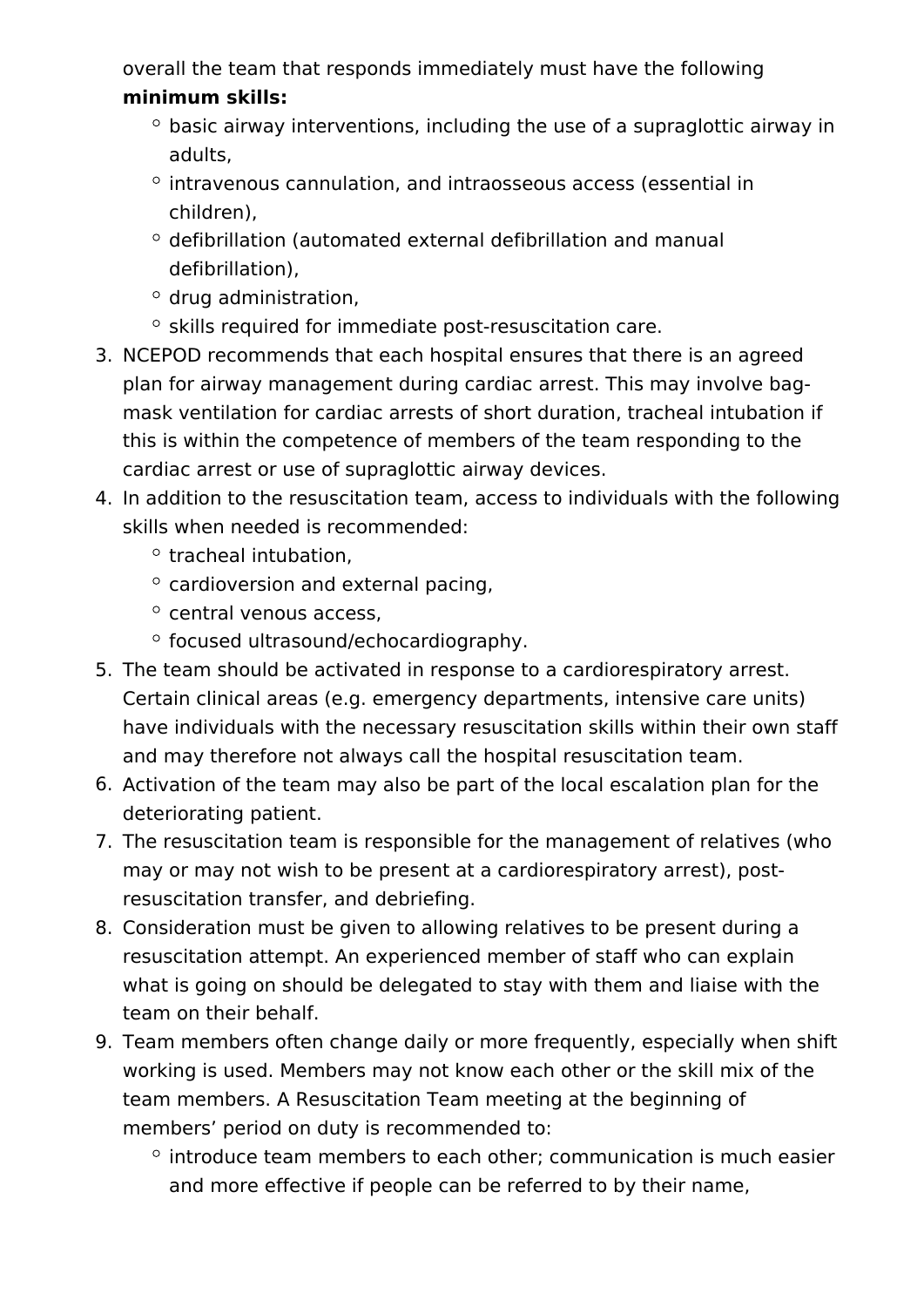- $\circ$  identify everyone's skills and experience,
- $\degree$  allocate the team leader role; skill and experience take precedence over seniority,
- $\degree$  allocate responsibilities; if key skills are lacking (e.g. nobody skilled in tracheal intubation) the team must work out and agree how this deficit can be managed,
- $\circ$  review any patients who have been identified as 'at risk' during the previous duty period.
- 10. Team debriefings involving resuscitation team members are recommended the exact mechanism (e.g. end of each event, end of each shift, weekly) must be determined locally.
- 11. The resuscitation team must be summoned to all cardiorespiratory arrests by the use of a common telephone number. The National Patient Safety Agency has recommended that this number should be 2222.
- 12. The organisation must ensure that the resuscitation team is activated within 30 seconds of the call for help. This system must be tested daily. Responses to test calls must be monitored and where there is a failure to respond this must be followed up and remedied immediately.
- 13. The organisation must have a policy for staff and telephone operators for dealing with cardiac arrest calls from remote parts of a hospital site (e.g. car parks, office buildings). In some settings this may include calling an ambulance in addition to the resuscitation team.
- 14. The role of team leader in a resuscitation team must be undertaken by an individual who is a current Advanced Life Support Provider or has equivalent training. If the patient is a child, the team leader must have equivalent paediatric life support qualifications. Although the team leader at a resuscitation attempt will usually be a doctor on the resuscitation team, the role must be allocated at each individual event, based on clinical knowledge, skills and experience.
- 15. The team leader is responsible for:
	- $\degree$  directing and co-ordinating the resuscitation attempt,
	- $\degree$  ensuring that current guidelines are followed,
	- $\degree$  ensuring the safety of those present,
	- $\degree$  ending the resuscitation attempt when indicated,
	- $\degree$  documentation (including audit forms),
	- $\circ$  communication with relatives.
	- $\degree$  handover of care to other clinical teams,
	- $\circ$  diagnosis and documentation of death if appropriate.
- 16. The organisation must ensure that a complete and detailed record of the cardiorespiratory arrest is retained within the patient's clinical record.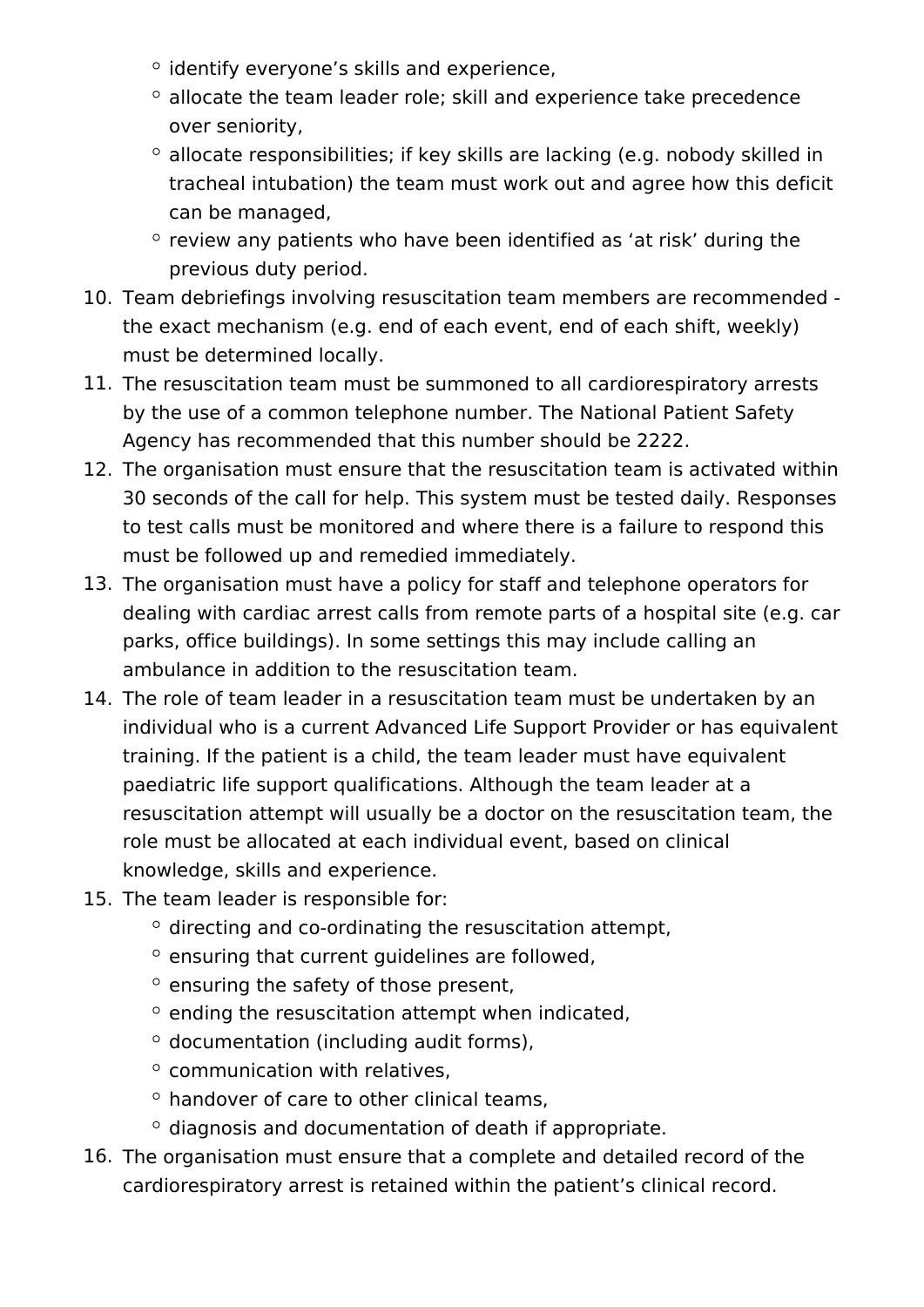Collection of data for audit at the time of arrest is recomme

#### [Supporting informa](https://www.resus.org.ukjavascript:void(0);)tion

- 1.[Resuscitation Council UK](https://www.resus.org.uk/library/2015-resuscitation-guidelines) Guidelines .
- 2. Edelson DP, Litzinger B, Arora V, et al. Improving in-hospit process and outcomes with performance debriefing. Arch Int 2008;168:1063-9.
- 3. Establishing a standard crash call telephone number in hosp Safety Alert 02. London: National Patient Safety Agency; 20
- 4. Guidance for Anaesthetists on cardiac arrest teams. Royal C Anaesthetists. November 2010. [https://www.rcoa.ac.uk/sites/default/files/documen](https://www.rcoa.ac.uk/sites/default/files/documents/2019-09/CSQ-ARB-2012_0.pdf)ts/2019-0 [2012\\_0.](https://www.rcoa.ac.uk/sites/default/files/documents/2019-09/CSQ-ARB-2012_0.pdf)pdf
- 5. Time to Intervene? A review of patients who underwent card resuscitation as a result of an in-hospital cardiorespiratory by the National Confidential Enquiry into Patient Outcome a  $(NEFPOD)$ .  $2$  http://www.ncepod.org.uk

# 6. Resuscitation of children and the newbo

- 1. Most paediatric cardiac arrests are secondary events. There paediatric early warning scoring systems with a Track and be used to prevent cardiac arrest.
- 2. Timely review by appropriately trained clinicians in respons triggers or other indicators reduces mortality in children. It that a formal provision be made to provide this response. The realised by members of an outreach service, rapid response service. The nature of this team will vary according to local resources and should be determined locally.
- 3. When attempting the resuscitation of a child in cardiorespir minimum the team leader must be someone with expertise are the resuscitation of children and the newborn. Special know equipment, techniques and doses of drugs required for child newborn, together with an understanding of the differences treatment of cardiorespiratory arrest, are essential.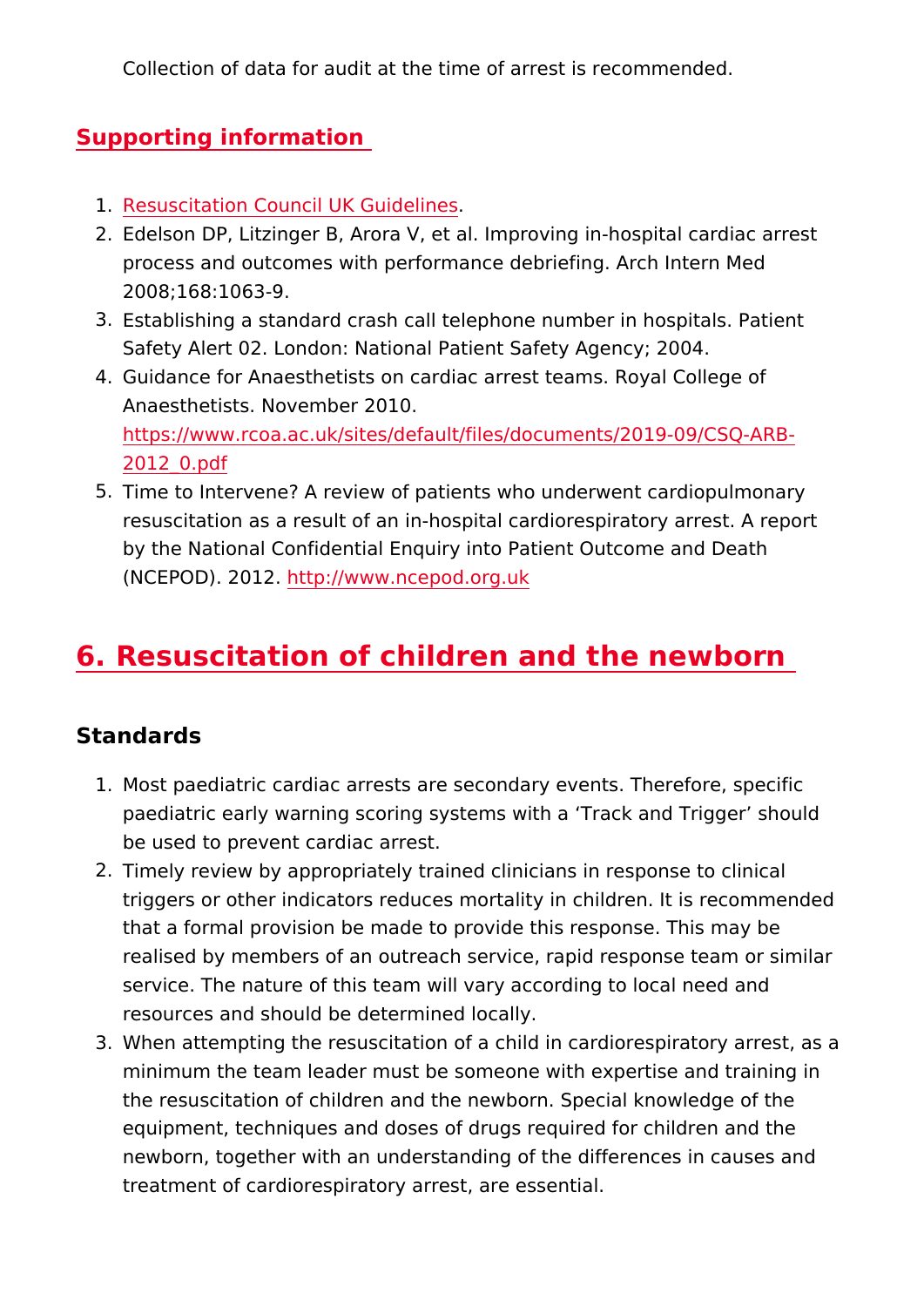- 4. Familiarity with their expected roles and experience in the r children is recommended for all team members.
- 5. Ideally, organisations should have a separate paediatric res At least one member of a resuscitation team that may be expected resuscitate children must have completed a national paediat course (EPALS/APLS) successfully. In addition, all staff with involvement in paediatric resuscitation must be encouraged national paediatric resuscitation courses (e.g. EPALS, APLS
- 6. When resuscitating a child, particular consideration must be allowing the presence of relatives during the resuscitation a experienced member of staff who can explain what is going delegated to stay with them and liaise with the team on thei
- 7. The use of paediatric resuscitation charts and drug dosing a In circumstances where the weight is not known (such as in department) a method of calculating drug dosages from leng useful.
- 8. Where appropriate, a separate DNACPR form and/or Emergen Plan (EHP) is recommended for children.
- 9. The British Association of Perinawtwa w Mbaopincip progr(ovides standards for hospitals providing neonatal care.

#### [Supporting informa](https://www.resus.org.ukjavascript:void(0);)tion

#### 1.[Resuscitation Council UK](https://www.resus.org.uk/library/2015-resuscitation-guidelines) Guidelines .

2. Bradman K, Maconochie I. Can paediatric early warning scor triage tool in paediatric accident and emergency? Eur J Emerg Med.2008;15:359-60

[https://pubmed.ncbi.nlm.nih.go](https://pubmed.ncbi.nlm.nih.gov/19078844/)v/19078844/

- 3. British Association of Perinatal Medicine. Service Standards Providing Neonatal Care. Third Edition. August 2010. [https://www.bapm.org/resources/32-service-stan](https://www.bapm.org/resources/32-service-standards-for-hospitals-providing-neonatal-care-3rd-edition-2010)dards-for-ho [providing-neonatal-care-3rd-e](https://www.bapm.org/resources/32-service-standards-for-hospitals-providing-neonatal-care-3rd-edition-2010)dition-2010
- 4. Intercollegiate Committee for Standards for Children and Yo Emergency Care Settings. Standards for Children and Young Emergency Care Settinghsttp20/lw2ww.rcpch.ac.uk/emergencycar
- 5. Development of PhETMp§://www.rcn.org.uk/clinical-topics/children[young-people/development-of-a-paediatric-early-wa](https://www.rcn.org.uk/clinical-topics/children-and-young-people/development-of-a-paediatric-early-warning-scoring-system)rning-sco
- 6. Parshuram CS, Duncan HP, Joffe AR et al. Multicentre valid bedside paediatric early warning system score: a severity of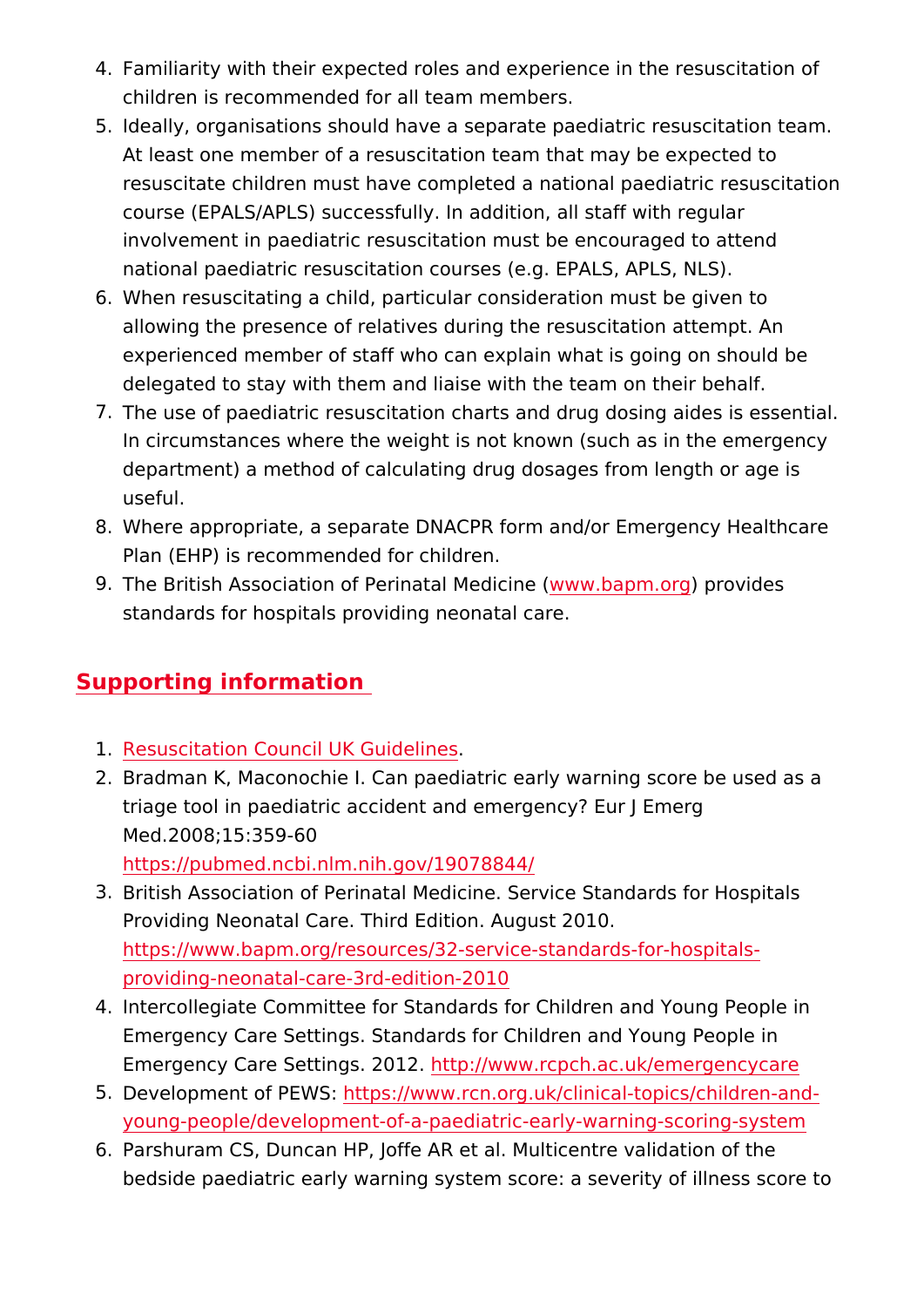detect evolving critical illness in hospitalised children. Crit 2011;15:R184

- 7. The Royal College of Paediatrics and Child Health. Withhold Withdrawing Life Sustaining Treatment in Children: A Frame Practice, 2nd edn. London: RCPCH, 2004:
- 8. Tibballs J, Kinney S. Reduction of hospital mortality and of cardiac arrest and death on introduction of a pediatric medi team.Pediatr Crit Care Med 2009;10:306-12.

#### [Supporting to](https://www.resus.org.ukjavascript:void(0);)ols

- 1. Development of PhETMpS://www.rcn.org.uk/clinical-topics/children[young-people/development-of-a-paediatric-early-wa](https://www.rcn.org.uk/clinical-topics/children-and-young-people/development-of-a-paediatric-early-warning-scoring-system)rning-sco
- 2. Paediatric resuscitation in Raising the Standard: A compend recipes for continuous quality improvement in anaesthesia. [https://www.rcoa.ac.uk/sites/default/files/documen](https://www.rcoa.ac.uk/sites/default/files/documents/2019-09/CSQ-ARB-2012_0.pdf)ts/2019-0 [2012\\_0.](https://www.rcoa.ac.uk/sites/default/files/documents/2019-09/CSQ-ARB-2012_0.pdf)pdf

# 7. Resuscitation in special circumstances

#### Standards

1. Organisations must have policies and procedures in place for in special circumstances (e.g. trauma, obstetrics, patients v tracheostomies).

#### [Supporting informat](https://www.resus.org.ukjavascript:void(0);)ion

- 1. Maternal Collapse in Pregnancy and the Puerperium (Green-College of Obstetricians and Gynaecologists. 2011.
- 2. National Tracheostomy Safehtttp://www.tracheostomy.org.uk
- 3. Regional Networks for Major Trauma NHS Clinical Advisory ( September 2010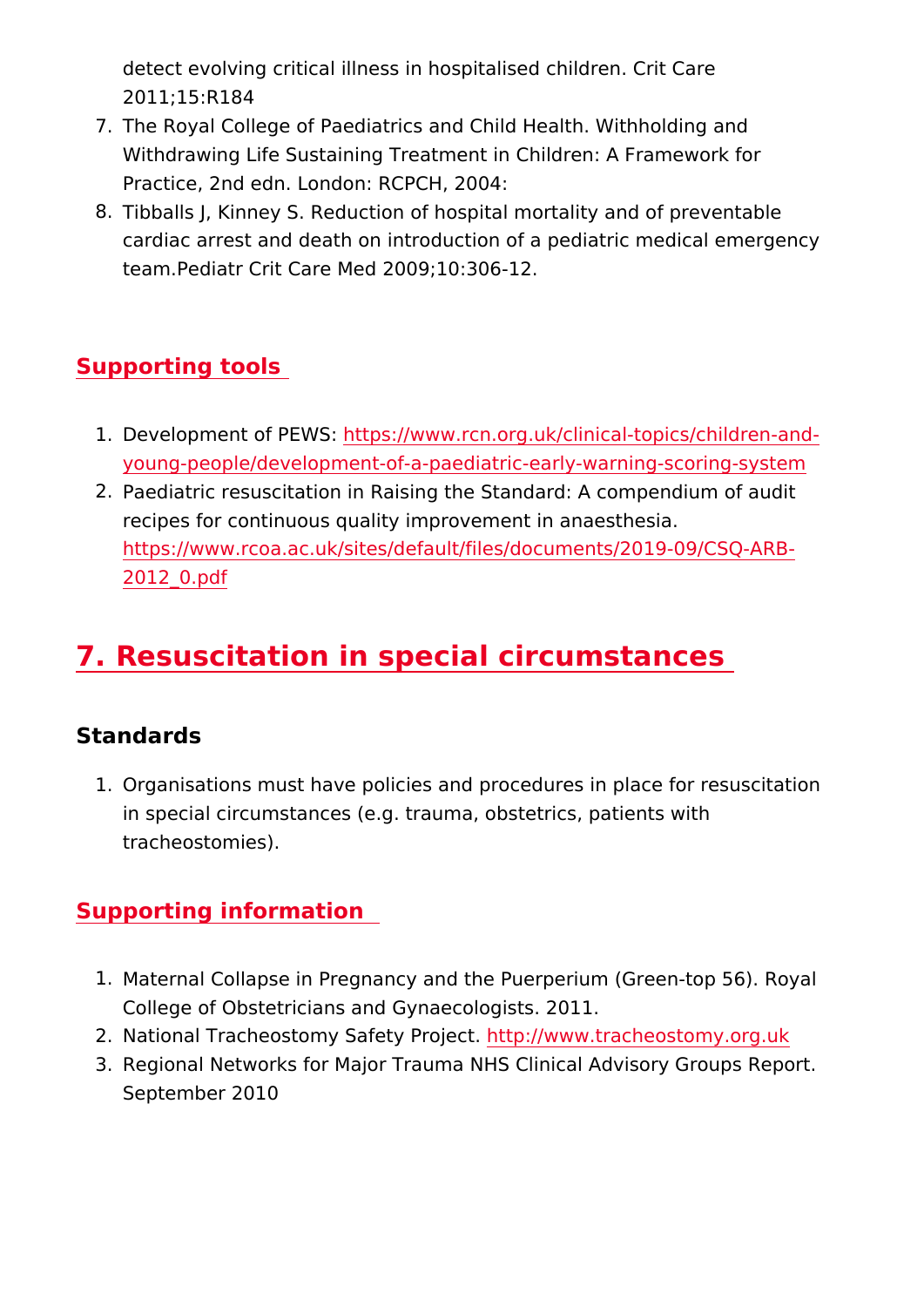4. TruhláY A, Deakin CD, Soar J et al. European Resuscitation for Resuscitation 2015: Section 4. Cardiac arrest in special Resuscitation.

# 8. Patient transfer

After successful resuscitation, patients may need transfer to ar hospital (e.g. cardiac/coronary care unit, intensive care unit, c theatres) or to another hospital.

Standards

1. Standards for patient transfer must be based on guidance fr Association of Anaesthetists of Great Britain and Ireland, th Society and the Paediatric Intensive Care Society.

#### [Supporting informa](https://www.resus.org.ukjavascript:void(0);)tion

- 1. Association of Anaesthetists of Great Britain and Ireland (A Guideline - Interhospital Trahttfore. 2009. aagbi.org/
- 2. Intensive Care Society. Guidelines for the transport of the c  $(3rd$  Edition  $20$ <sup>tht</sup>p://www.ics.ac.uk/
- 3. Quality Standards for the Care of the Critically III Child. Pa Care Sociatyp://picsociety.uk

# 9. Post-cardiac-arrest care

- 1. It is recommended that hospitals use a local protocol for po care that includes the use of targeted temperature control. based on current guidelines.
- 2. Guidance on the post-cardiac-arrest care of children and ba found in the European Paediatric Life Support / Advanced Pa Support and Newborn Life Support manuals.
- 3. Patients may require transport to other units. See Section 8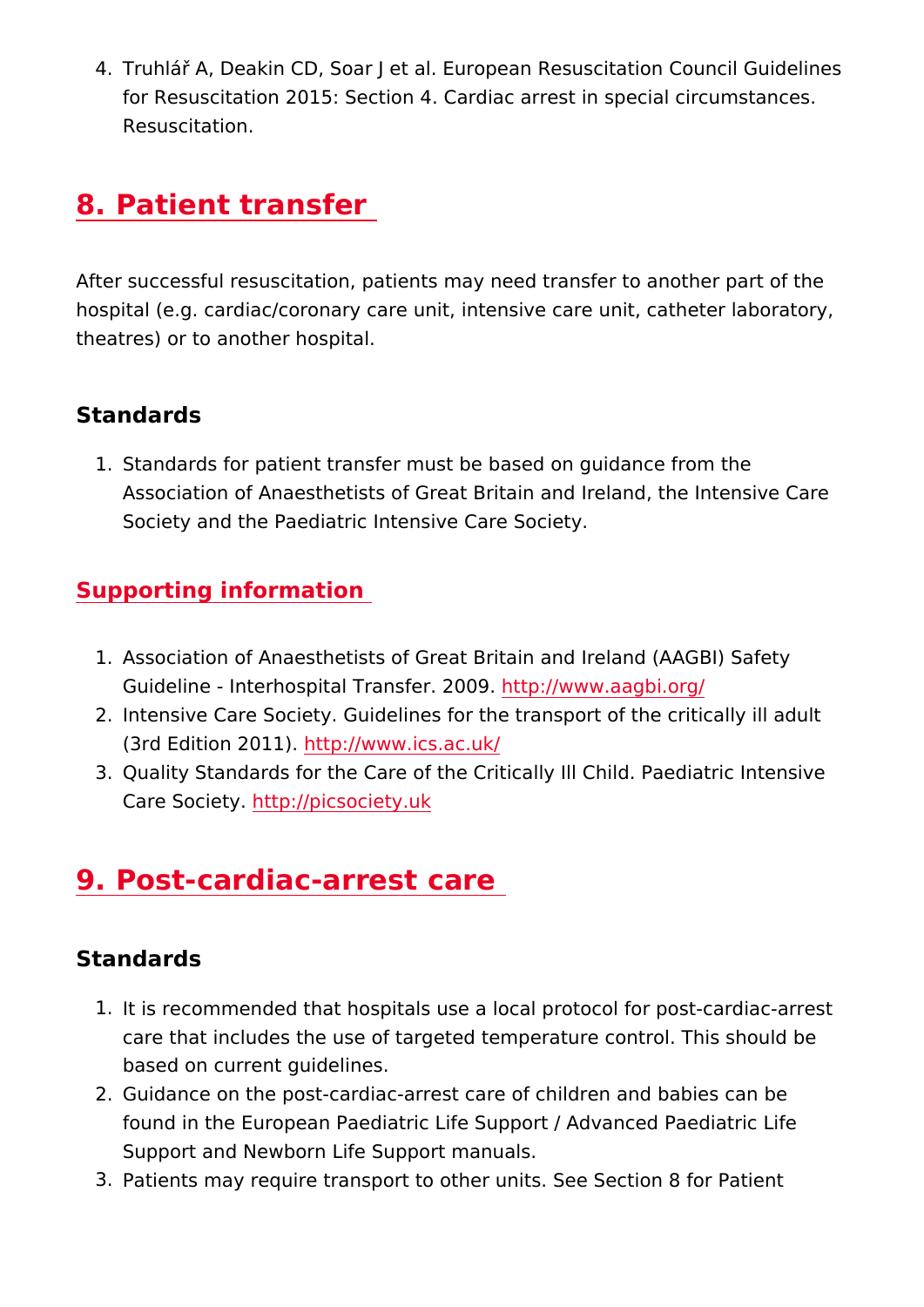Transfer standards.

#### [Supporting informa](https://www.resus.org.ukjavascript:void(0);)tion

- 1.[Resuscitation Council UK](https://www.resus.org.uk/library/2015-resuscitation-guidelines) Guidelines .
- 2. Resuscitation Council UK. European Paediatric Advanced Lif Fourth Edition, 2016.
- 3. Advanced Life Support Group, Advanced Paediatric Life Sup 2016, Wiley-Blackwell.

# 10. Resuscitation equipment

Standards

[Click h](https://www.resus.org.uk/library/quality-standards-cpr/acute-care-equipment-and-drug-lists)etroe look at the equipment and drug list for an acute care

#### [Supporting to](https://www.resus.org.ukjavascript:void(0);)ols

1. Resuscitation equipment checks in Raising the Standard: A audit recipes for continuous quality improvement in anaesth [https://www.rcoa.ac.uk/sites/default/files/documen](https://www.rcoa.ac.uk/sites/default/files/documents/2019-09/CSQ-ARB-2012_0.pdf)ts/2019-0 [2012\\_0.](https://www.rcoa.ac.uk/sites/default/files/documents/2019-09/CSQ-ARB-2012_0.pdf)pdf

# 11. Decisions relating to cardiopulmonary resuscitation

- 1. Healthcare professionals must be familiar with and follow pu guidance, including in particular Decisions relating to Card Resuscitation, a joint statement by the British Medical Asso Resuscitation Council UK, and the Royal College of Nursing Medical Council s current guidance on Treatment and care of life: good practice in decision making .
- 2. Healthcare professionals must be familiar with and must con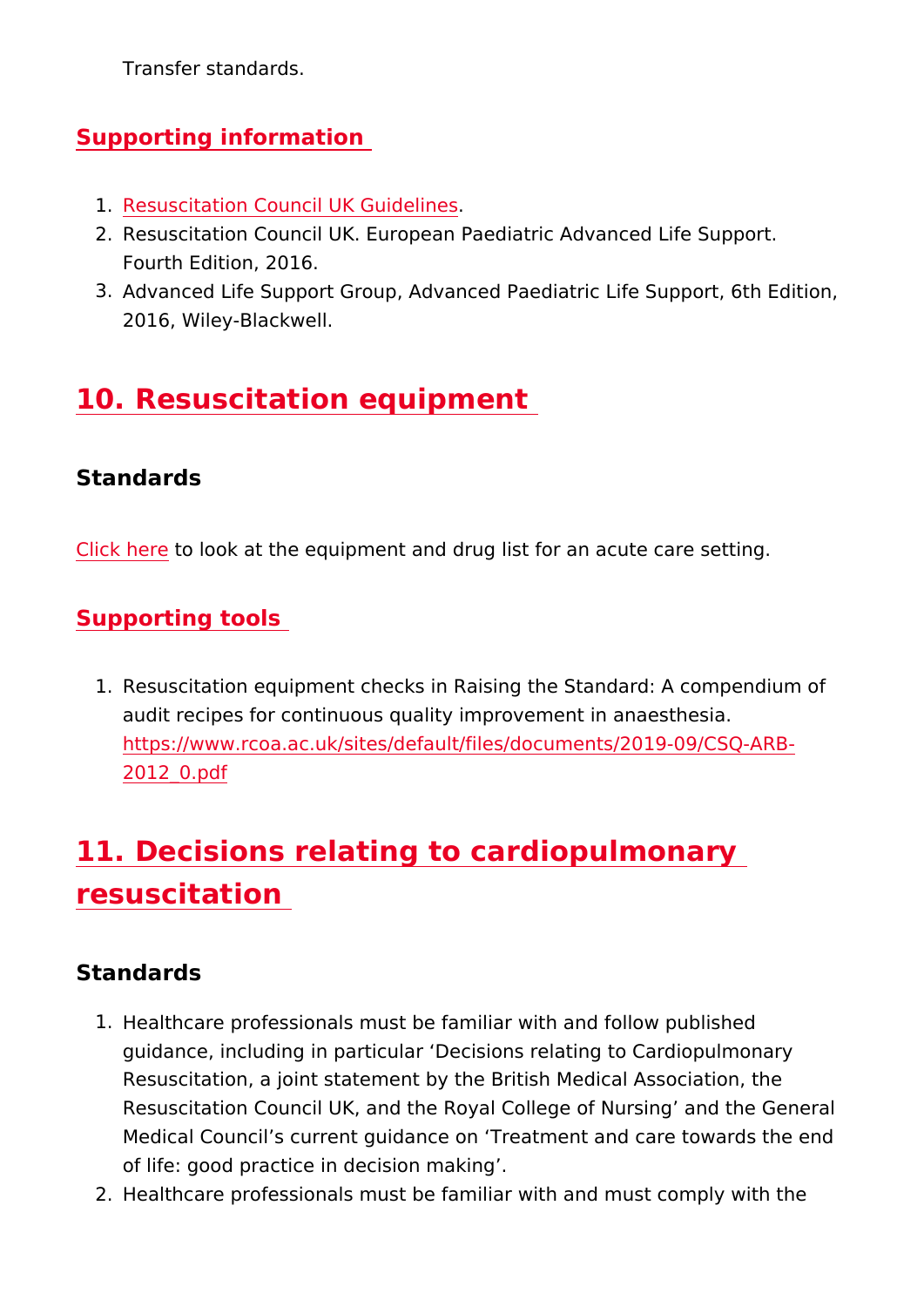law as it applies to decisions about CPR. There are some di law among countries of the United Kingdom. Healthcare prov organisations must ensure that their staff receive appropria and training regarding these laws.

- 3. Healthcare professionals involved in making decisions about appropriate training and competency in so doing, and similarly undertake the sensitive discussions with patients and those must have appropriate training and competency in so doing. provider organisations must ensure that they have sufficient and competent in performing these functions, and that staff time and facilities to perform them properly.
- 4. Resuscitation Council UK has defined standards for recordir about CPR. It is recommended that decisions about CPR are form that is easily recognised and has a standard content and formation allow healthcare professionals to recognise it and assess it validity immediately.
- 5. Healthcare organisations must have policies about CPR deci documents that are recognised by the other organisations so about CPR continue across organisational and geographic be patients are transferred from one setting to another. In part should include the ambulance service, so that these decisions during transfer.
- 6. Healthcare organisations must ensure that healthcare staff appropriate stationery or electronic media for recording, ace reviewing decisions about CPR.
- 7. Healthcare organisations must ensure that patients and thos patients have ample opportunities to discuss resuscitation a about CPR should they wish to, but that such discussions are upon those who do not want them. Written information about decisions, or information in other media (e.g. DVD or podca made readily available for patients and those close to them be used as an attempted substitute for sensitive, face-to-fa with a suitably trained and competent healthcare profession

#### [Supporting informa](https://www.resus.org.ukjavascript:void(0);)tion

1. Adults with incapacity (Scotland) Act 2000 Part 5 Code of P [https://www.gov.scot/publications/adults-incapacity-sc](https://www.gov.scot/publications/adults-incapacity-scotland-act-2000-code-practice-third-edition-practitioners-authorised-carry-out-medical-treatment-research-under-part-5-act/)otland [practice-third-edition-practitioners-authorised-carry-](https://www.gov.scot/publications/adults-incapacity-scotland-act-2000-code-practice-third-edition-practitioners-authorised-carry-out-medical-treatment-research-under-part-5-act/)out-med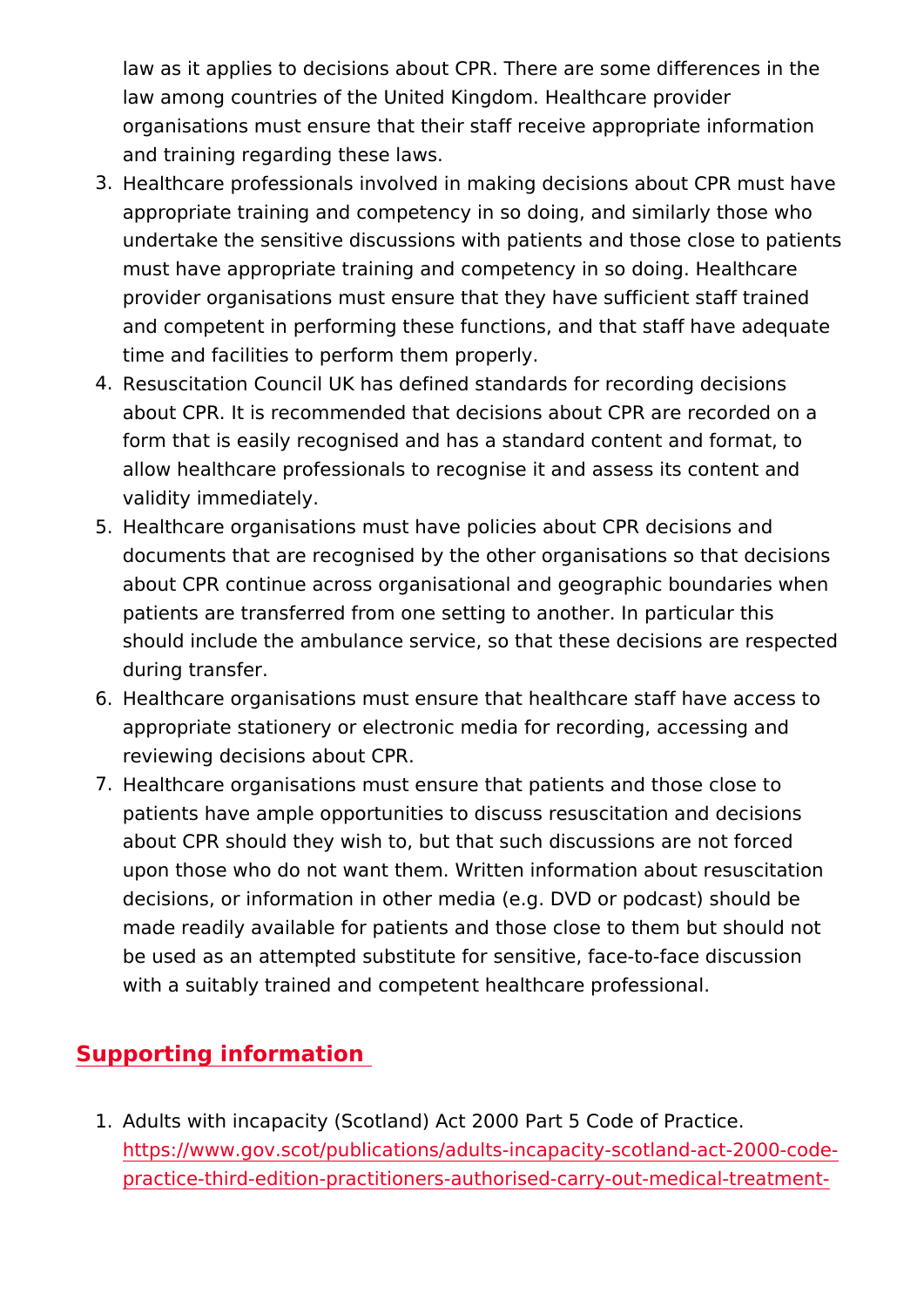[research-under-par](https://www.gov.scot/publications/adults-incapacity-scotland-act-2000-code-practice-third-edition-practitioners-authorised-carry-out-medical-treatment-research-under-part-5-act/)t-5-act/

- 2. [Guidance from the British Medical Association, Res](https://www.resus.org.uk/library/publications/publication-decisions-relating-cardiopulmonary)uscitatio [and the Royal College o](https://www.resus.org.uk/library/publications/publication-decisions-relating-cardiopulmonary)f Nursing,
- 3. Do not attempt resuscitation (DNAR) decisions in the periop Association of Anaesthetists of Great Britain and Ireland, M [https://anaesthetists.org/Home/Resources-publicati](https://anaesthetists.org/Home/Resources-publications/Guidelines/DNAR-decisions-in-the-perioperative-period)ons/Guid [decisions-in-the-periopera](https://anaesthetists.org/Home/Resources-publications/Guidelines/DNAR-decisions-in-the-perioperative-period)tive-period
- 4.Mental Capacity Act 2005 (England and Wales). [http://www.legislation.gov.uk/ukpga/2](http://www.legislation.gov.uk/ukpga/2005/9/contents)005/9/contents
- 5.NHS Executive. Health Services Circular 2000/028 Resusci
- 6. Recommended guidance for recording decisions about cardic resuscitation. Resuscitation Council UK. Revised 2015.
- 7. Time to Intervene? A review of patients who underwent card resuscitation as a result of an in-hospital cardiorespiratory by the National Confidential Enquiry into Patient Outcome a (NCEPOD). 200ttp://www.ncepod.org.uk
- 8. Treatment and care towards the end of life: decision making Medical Coumctip://www.gmc[uk.org/guidance/ethical\\_guidance/end\\_](http://www.gmc-uk.org/guidance/ethical_guidance/end_of_life_care.asp)of\_life\_care.asp
- 9. The Confidential Inquiry into premature deaths of people with difficulties (CIPOLD) tp://www.bris.ac.uk/cipold/fullfinalrepo

### [Supporting to](https://www.resus.org.ukjavascript:void(0);)ols

- 1. Resuscitation Council UK has previously provided model DN use in adults and children respectively.
- 2. Inappropriate cardiac arrest calls in Raising the Standard: *A* audit recipes for continuous quality improvement in anaesth [https://www.rcoa.ac.uk/sites/default/files/documen](https://www.rcoa.ac.uk/sites/default/files/documents/2019-09/CSQ-ARB-2012_0.pdf)ts/2019-0 [2012\\_0.](https://www.rcoa.ac.uk/sites/default/files/documents/2019-09/CSQ-ARB-2012_0.pdf)pdf
- 3. Scotland has a single DNACPR policy. For more information supporting tools see: [http://www.scotland.gov.uk/Topics/Health/Qua](http://www.scotland.gov.uk/Topics/Health/Quality-Improvement-Performance/Living-Dying-Well/DNACPRScotland)lity-Improveme [Performance/Living-Dying-W](http://www.scotland.gov.uk/Topics/Health/Quality-Improvement-Performance/Living-Dying-Well/DNACPRScotland)ell/DNACPR
- 4. [Recommended Summary Plan for Emergency Car](https://www.resus.org.uk/respect)e and Treatm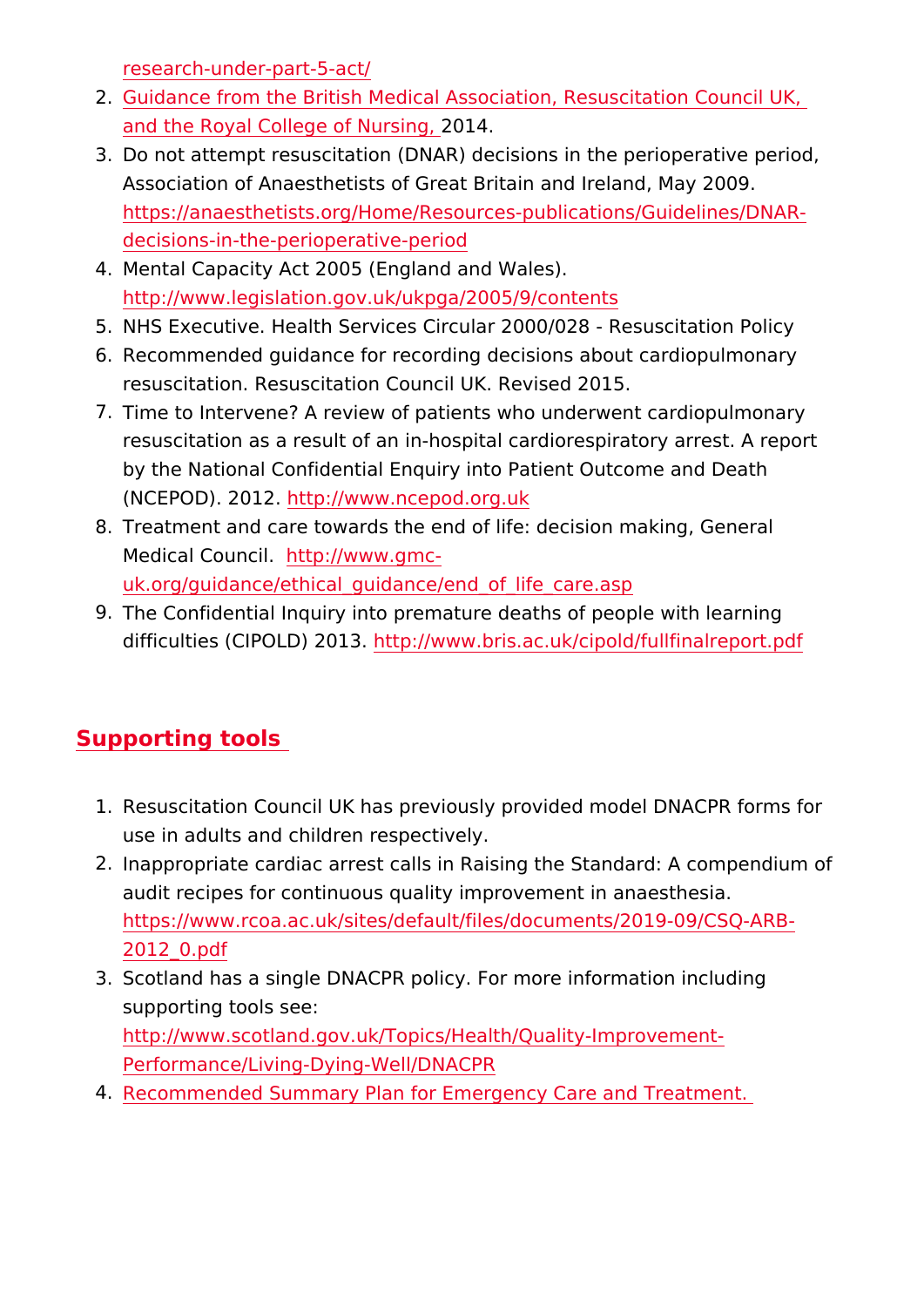# 12. Audit and reporting

#### Standards

- 1. NCEPOD recommends that every CPR attempt is reported thr organisation s patient safety incident reporting system. This must be reported to the organisation s Board on a regular b
- 2. All CPR attempts must be reviewed. When appropriate, a root must be undertaken, and the action plan implemented (a sug for reviewing cardiac arrests is available in the appendix).
- 3. Taking part in the National Cardiac Arrest Audit (NCAA) is r NCAA is included in the Department of Health s Quality Acco recognised national audit.
- 4. Audit of DNACPR policies is mandatory (Health Services Cir
- 5. Organisations must review local audit data regularly against standards. Where audit identifies deficiencies or unexpected performance, a review at a senior organisational level must The Resuscitation Committee must receive appropriate supp this.

#### [Supporting informat](https://www.resus.org.ukjavascript:void(0);)ion

- 1. The Mid Staffordshire NHS Foundation Trust Public Inquiry -Robert FrancistOpC//www.midstaffspublicinquiry.com
- 2. National Cardiac Arrestt Asuditwww.icnarc.org/Our-[Audit/Audits/Ncaa](https://www.icnarc.org/Our-Audit/Audits/Ncaa/About)/About
- 3.NHS Executive. Health Services Circular 2000/028 Resusci [http://webarchive.nationalarchives.gov.uk/+/www.dh.go](http://webarchive.nationalarchives.gov.uk/+/www.dh.gov.uk/en/Publicationsandstatistics/Lettersandcirculars/Healthservicecirculars/DH_4004244)v.uk/ [ndstatistics/Lettersandcirculars/Healthserviceci](http://webarchive.nationalarchives.gov.uk/+/www.dh.gov.uk/en/Publicationsandstatistics/Lettersandcirculars/Healthservicecirculars/DH_4004244)rculars/DH\_4004244
- 4. Raising the Standard: A compendium of audit recipes for continuous improvement in anaesthesia. [https://www.rcoa.ac.uk/sites/default/files/documen](https://www.rcoa.ac.uk/sites/default/files/documents/2019-09/CSQ-ARB-2012_0.pdf)ts/2019-0 [2012\\_0.](https://www.rcoa.ac.uk/sites/default/files/documents/2019-09/CSQ-ARB-2012_0.pdf)pdf
- 5. Report a patient safety hintoid ewww.nrls.npsa.nhs.uk/report-a[patient-safety-in](http://www.nrls.npsa.nhs.uk/report-a-patient-safety-incident/)cident/
- 6. Time to Intervene? A review of patients who underwent card resuscitation as a result of an in-hospital cardiorespiratory by the National Confidential Enquiry into Patient Outcome a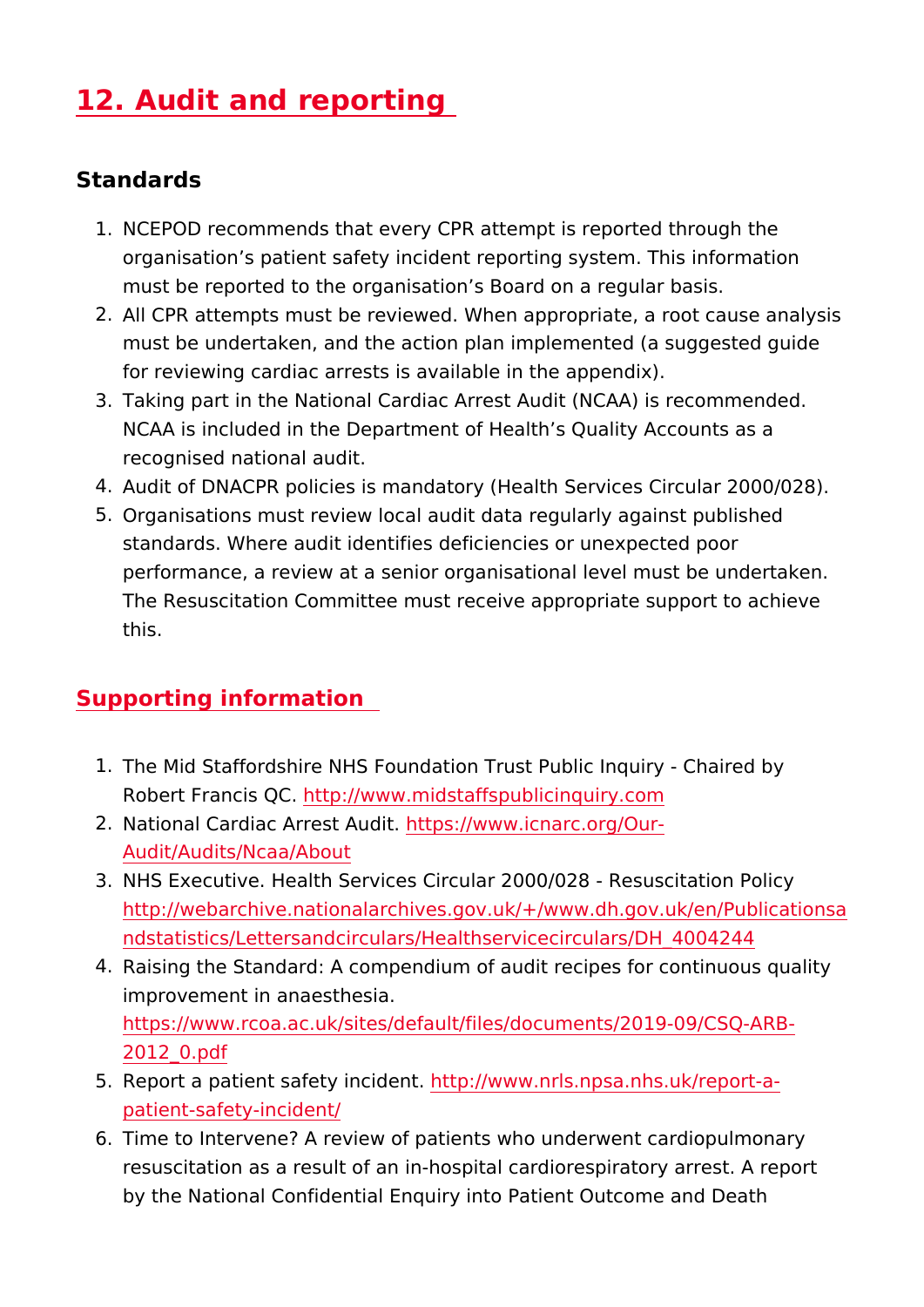(NCEPOD). 200ttp://www.ncepod.org.uk

#### [Supporting to](https://www.resus.org.ukjavascript:void(0);)ols

Example gutitude reviewing cardiac arrests:

Answer the following questions:

- 1. Was there a clearly documented physiological monitoring pla and frequency of observations in the 24 hours preceding the NICE, RCP and NCEPOD Guidance) and were these undertak request?
- 2. What were the patient s Early Warning Scores in the 12 hour arrest?
- 3. If the patient s scores at any time in that 12-hour period we trigger level, as per the local escalation policy, was the c undertaken?
- 4. Were there other reasons for escalating care (e.g. symptoms signs [clammy], laboratory results, or staff or patient/relativ
- 5. If there were other reasons for escalating care was the corr undertaken?
- 6. Did the patient receive appropriate assessment and/or treat response to a clearly identified reason for escalation?
- 7. If the patient received treatment, did his/her condition impr to that treatment?
- 8. If the patient did not improve, was the patient escalated to level in a timely manner?
- 9. Did the patient have documented and discussed ceilings of a resuscitation status?
- 10.Has the review identified any other deficiencies (e.g. missir drugs, equipment failures, problems with team performance communication)?

If the answer to any of the above questions raises concern, pro analysis and action plan.

\* Modified from original checklist developed by Kate Beaumont, Nursing Director, The Learning Clinic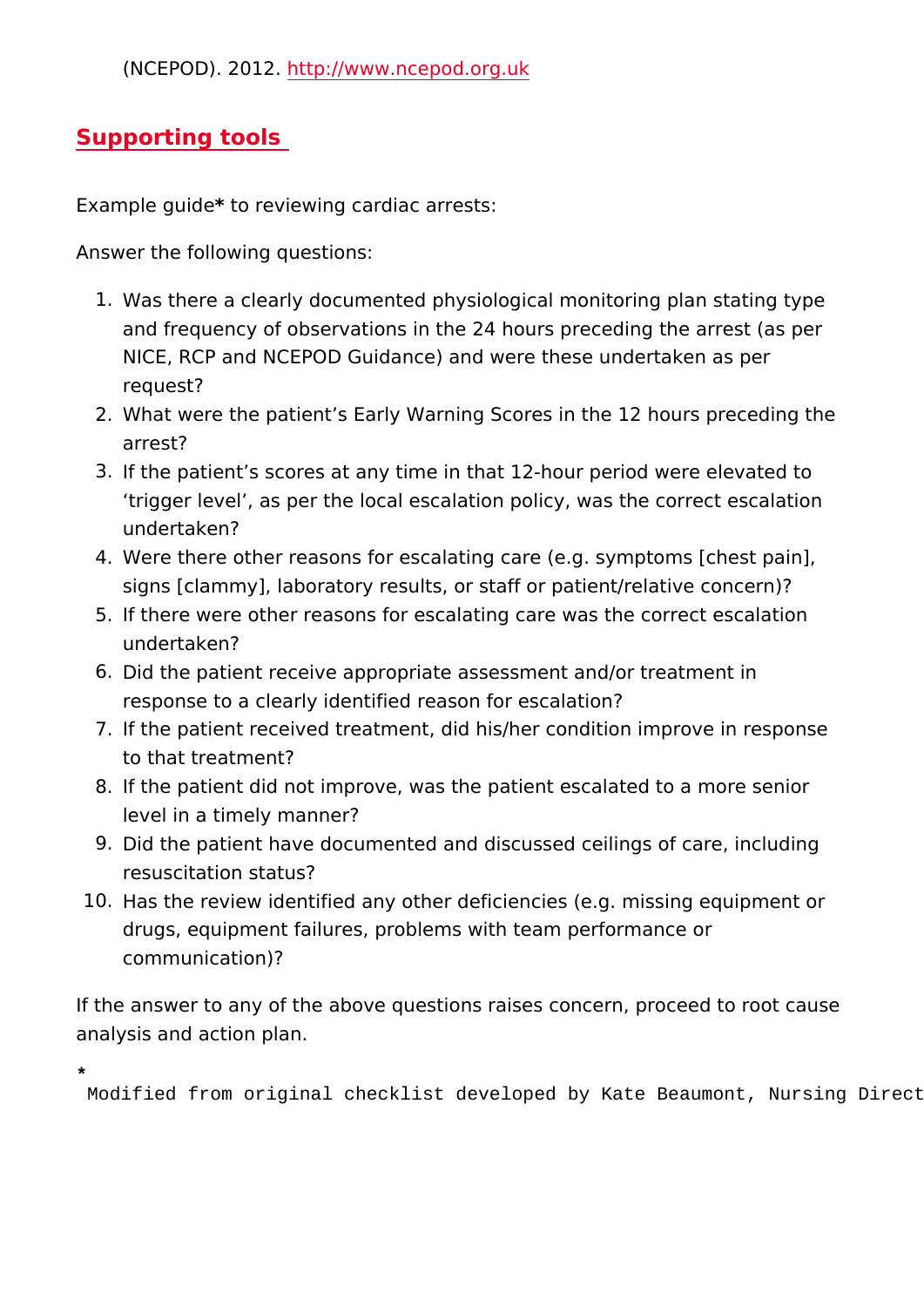# 13. Research

#### Standards

- 1. Research must be conducted in accordance with the NHS Re Governance Framework. Research involving human participa organs, tissue or data require NHS Research and Developme Such research may also require approval from a Research E Committee. If in doubt advice should be sought from the local Development Office in the first instance or NHS Research Ethical Service.
- 2. Research involving patients who lack capacity must also cor relevant legislation (e.g. UK Medicines for Human Use [Clin Regulations 2004; Mental Capacity Act 2005 [England and W with Incapacity [Scotland] Act 2000).
- 3. The organisation s Resuscitation Committee can be a valuab advice for those contemplating undertaking clinical research

#### [Supporting informa](https://www.resus.org.ukjavascript:void(0);)tion

- 1. National Research Ethicht Spear vivonew w.hra.nhs.uk/about[us/committees-and-services/res-and-recs/resea](https://www.hra.nhs.uk/about-us/committees-and-services/res-and-recs/research-ethics-service/)rch-ethics-se
- 2. National Research Ethics Service Does my project require re Research Ethics Committee? [https://www.rcoa.ac.uk/sites/default/files/documen](https://www.rcoa.ac.uk/sites/default/files/documents/2019-09/CSQ-ARB-2012_0.pdf)ts/2019-0 [2012\\_0.](https://www.rcoa.ac.uk/sites/default/files/documents/2019-09/CSQ-ARB-2012_0.pdf)pdf
- 3. NHS Constituhtops://www.gov.uk/government/publications/the[constitution-for-e](https://www.gov.uk/government/publications/the-nhs-constitution-for-england)ngland

# 14. APPENDIX

Suggested measures to assess adherence to standards The numbers listed in the first column correspond to the standa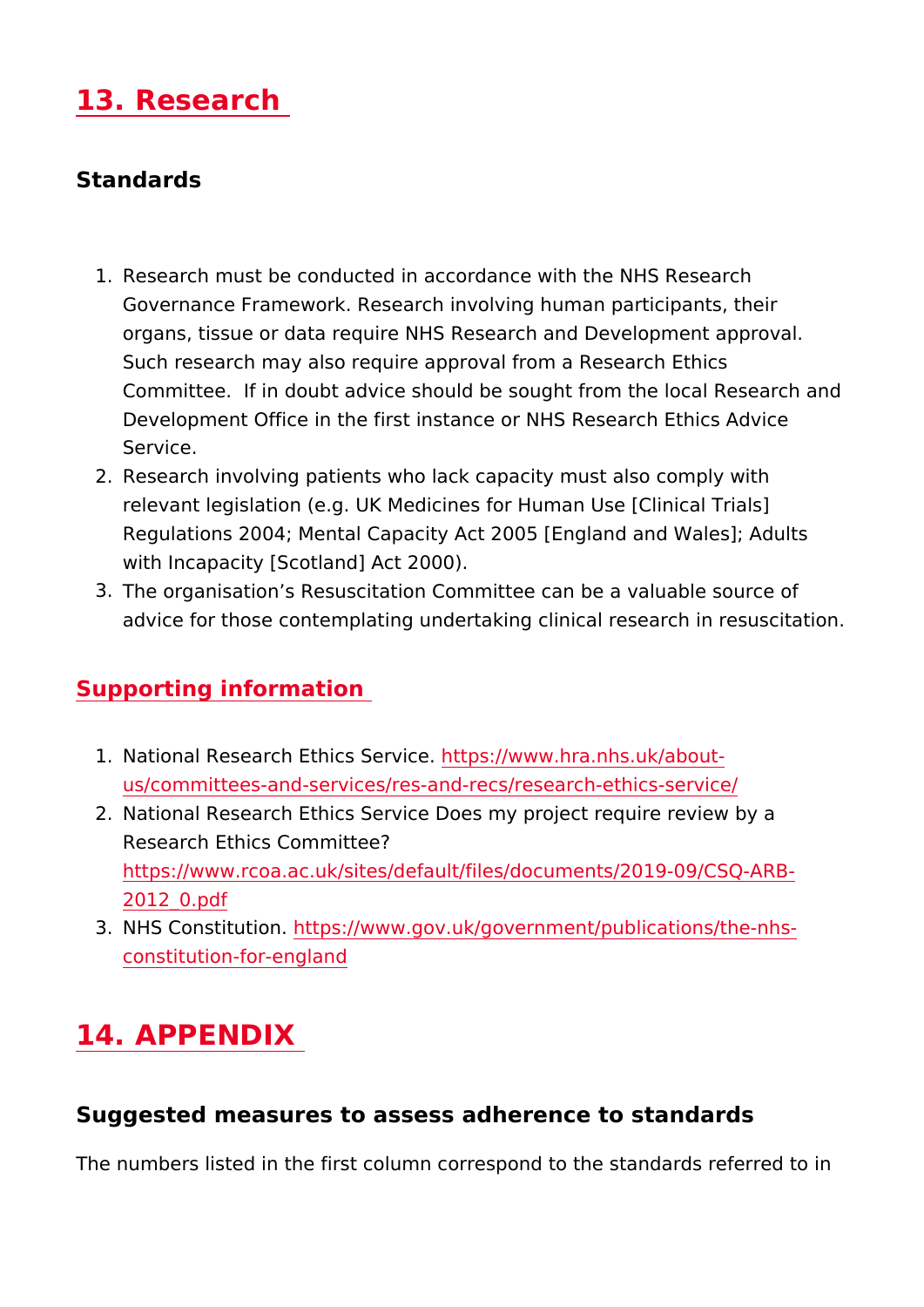the corresponding chapter of this document.

| <b>Aspect of cardiopulmonary</b><br>resuscitation in acute care | <b>Example measures</b>                      |
|-----------------------------------------------------------------|----------------------------------------------|
| <b>Resuscitation Committee standard</b>                         |                                              |
| 1, 2, 3, 4, 5, 6, 7                                             | Check list and Terms of reference            |
| 8, 9                                                            | Resuscitation Policy and minutes of meetings |
| 10                                                              | <b>Training Policy</b>                       |
| 11                                                              | Minutes of meetings                          |
| 12                                                              | Terms of reference, Annual report            |
| 13                                                              | Audit of accounts                            |
| <b>Resuscitation Officers standards</b>                         |                                              |

| 1              | Staffing records                                                     |
|----------------|----------------------------------------------------------------------|
| 2, 3, 4        | RO job description or person specification                           |
| 5              | Evidence from RO appraisal                                           |
| 6, 7           | Inspection                                                           |
| 8, 10, 15, 16  | Accounts                                                             |
| 9              | Evidence of equipment checklists, action plans a<br>Equipment policy |
| 10             | Audit reports                                                        |
| 11, 12, 13, 14 | RO appraisal                                                         |
|                |                                                                      |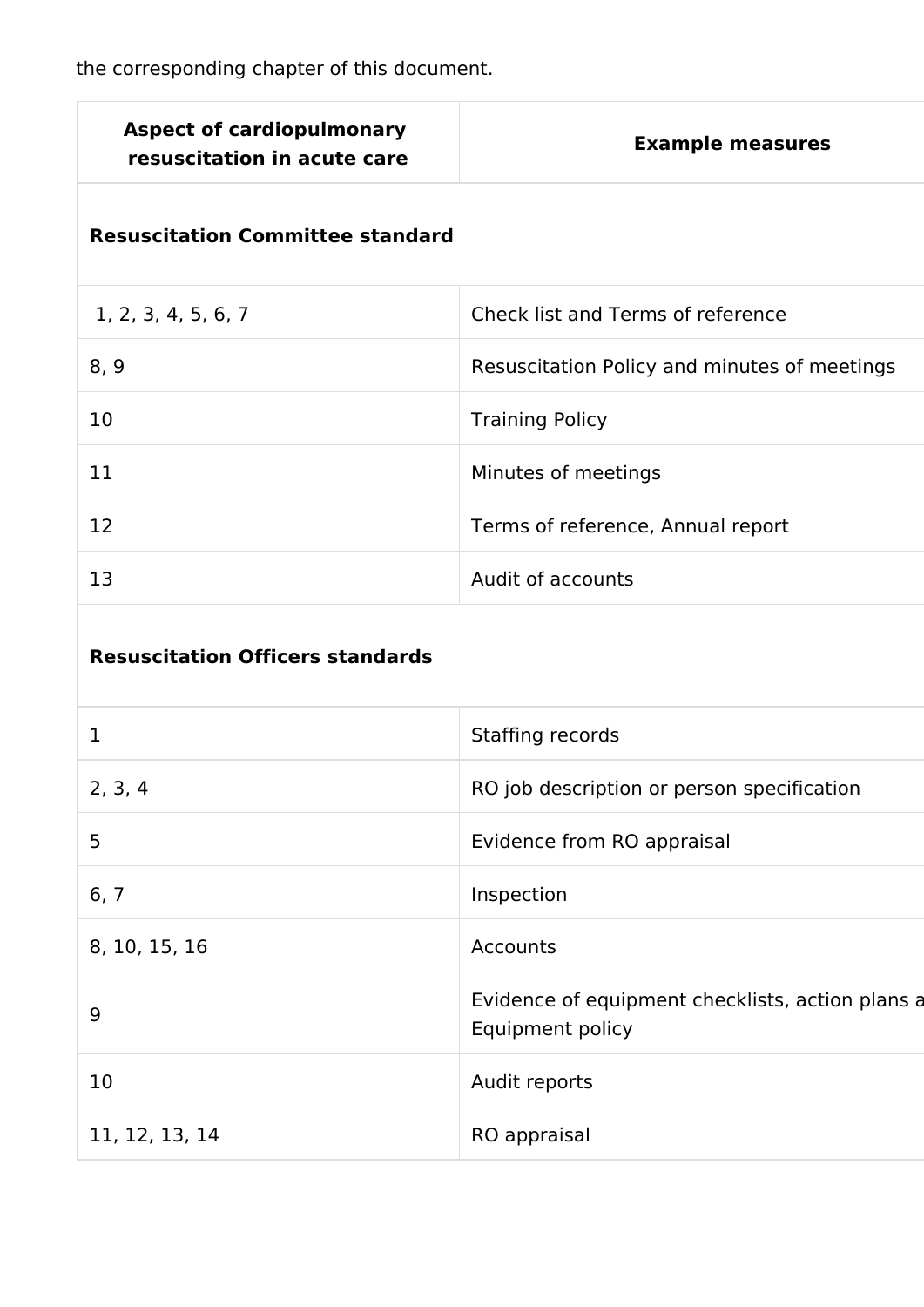| <b>Aspect of cardiopulmonary</b> |
|----------------------------------|
| resuscitation in acute care      |

**Example measures** 

### **Training of staff standards**

| 1, 2                         | Resuscitation Policy, Induction programme; train<br>records; training matrix                                 |
|------------------------------|--------------------------------------------------------------------------------------------------------------|
| $\mathcal{B}$                | Course content, lesson plans                                                                                 |
| 4, 5, 6, 7, 8, 9, 10, 11, 12 | Training records, course content, lesson plans,<br>competency documents, audit of individual card<br>arrests |
| 13, 14, 15, 16, 17           | Staff training records                                                                                       |

### **Prevention of cardiorespiratory arrest standard**

| 1, 2, 3 | Copy of policy                                                   |
|---------|------------------------------------------------------------------|
| 4, 5, 6 | Copy of policy, patient observation chart and<br>escalation plan |
|         | Review of training materials, and clinical practic               |
| 8, 9    | Copy of policy, audit of individual cases                        |

### **The resuscitation team standard**

| 1, 3, 5, 6, 7, 8, 9, 10, 12, 13, 14, 15 | Copy of policy, minutes of meetings, audit of ind<br>cardiac arrests                                                                |
|-----------------------------------------|-------------------------------------------------------------------------------------------------------------------------------------|
| 2, 4                                    | Copy of policy, training records, review of team<br>certificates, assessment of team competencies,<br>of individual cardiac arrests |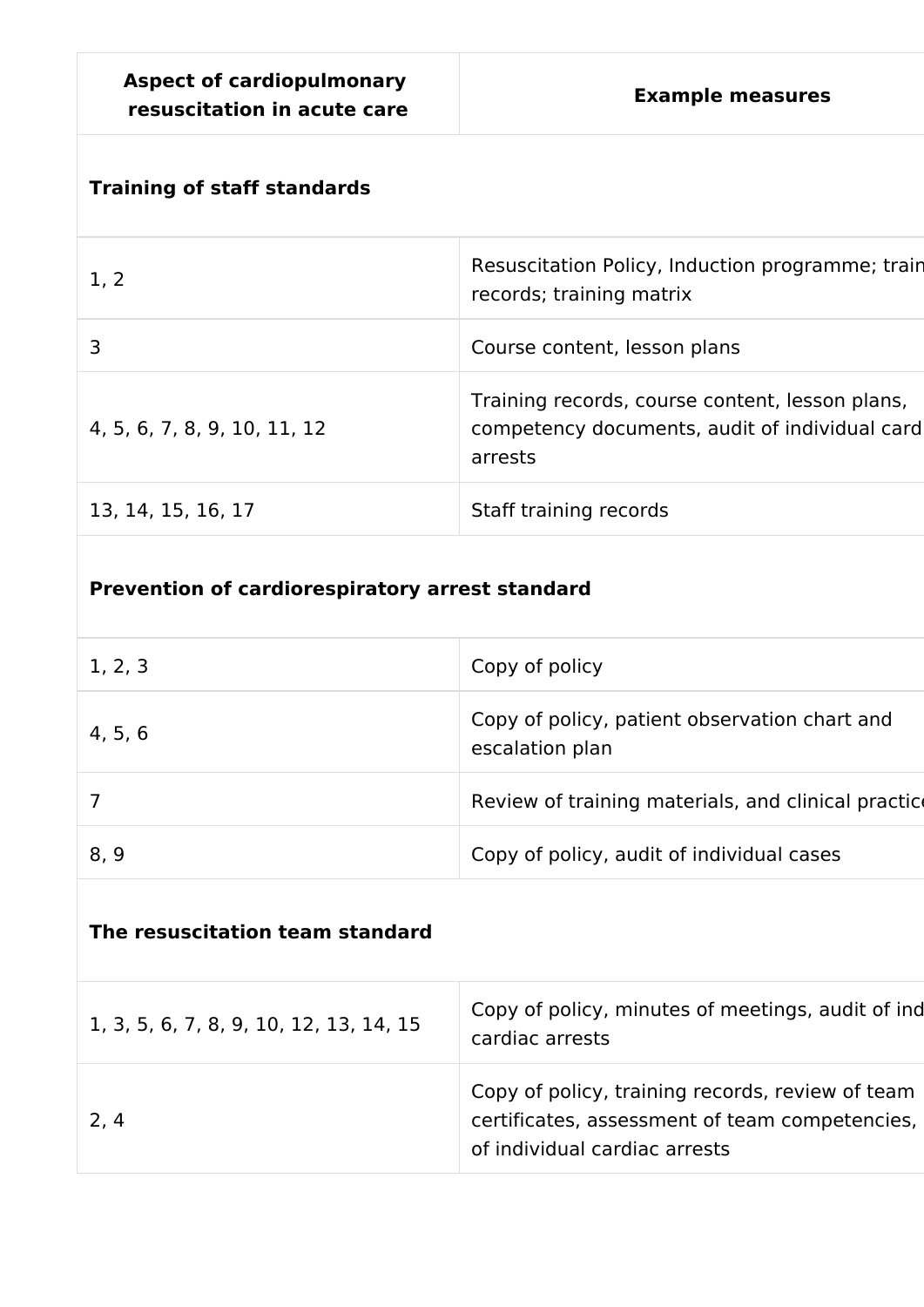| <b>Aspect of cardiopulmonary</b><br>resuscitation in acute care | <b>Example measures</b>                 |
|-----------------------------------------------------------------|-----------------------------------------|
|                                                                 | Copy of policy, and switchboard records |
| 16                                                              | Documentation and audit reports         |

### **Resuscitation of children standard**

| 1, 2    | Copy of policy, audit of individual cardiac arrests                                                                                   |
|---------|---------------------------------------------------------------------------------------------------------------------------------------|
| 3, 4, 5 | Policy, and training records, review of team<br>certificates, assessment of team competencies,<br>audit of individual cardiac arrests |
| 6       | Copy of policy, audit of individual cardiac arrests                                                                                   |
| 7, 8, 9 | Copy of policy, forms, implementation                                                                                                 |

### **Resuscitation in special circumstances standard**

| -- | D <sub>0</sub><br><b>OIICV</b> |
|----|--------------------------------|

### **Patient transfer standard**

1 Policy

### **Post cardiac arrest care standard**

|--|